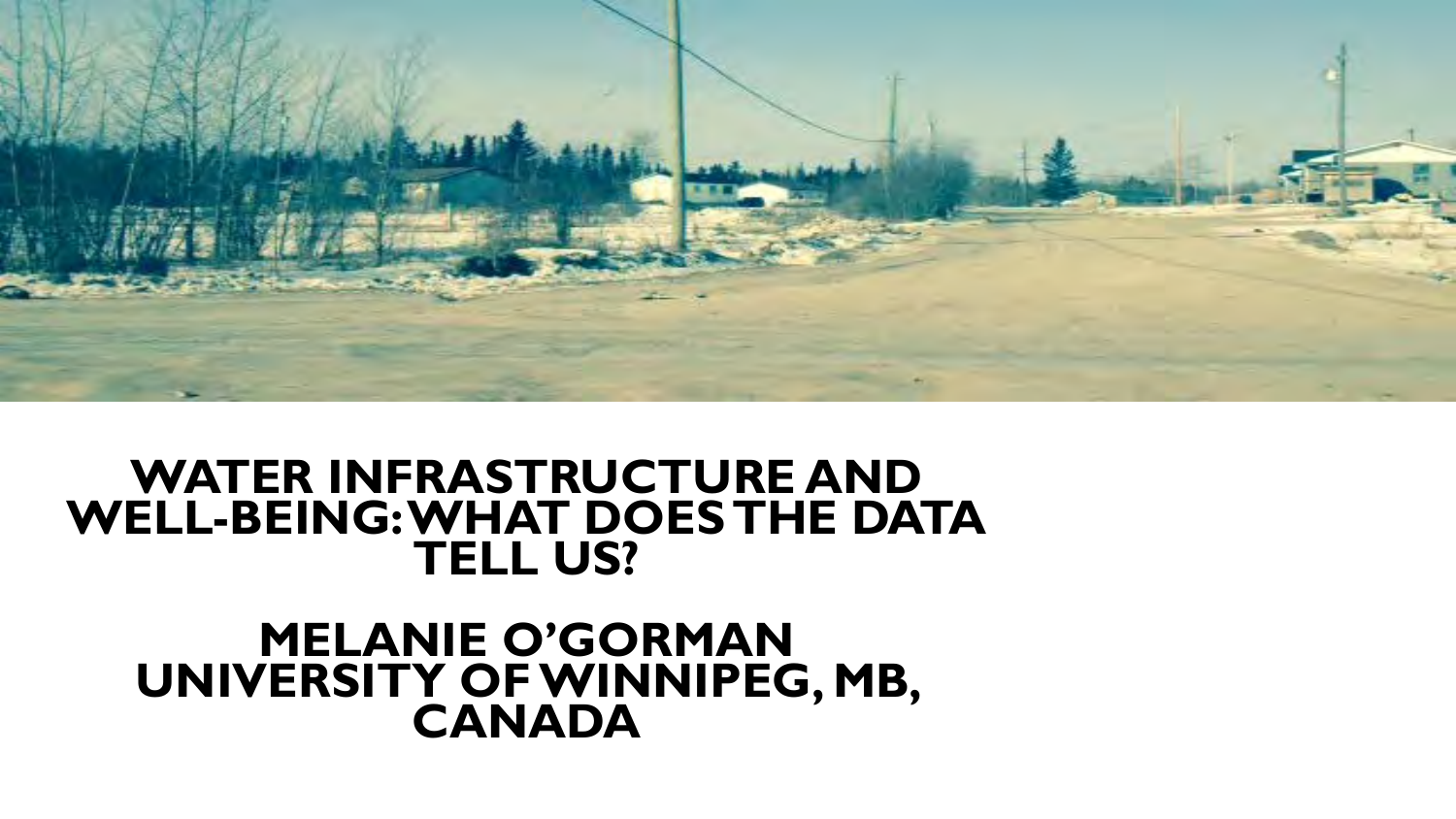## **WATER RIGHTS AND AN ECONOMIC PERSPECTIVE**

- We know there is a legal basis also likely the case that there is an economic basis for such infrastructure.
- Economic analysis is needed to confront government and public apathy towards the issue.
- $\rightarrow$  Economic counter-argument may persuade the government to act sooner.
- Economics first comes to mind when we consider the costs of water infrastructure and indoor plumbing.
	- \$4.7 billion! (Neegan Burnside Ltd. (2011))
	- Economics can also be used to quantify the benefits of providing them.

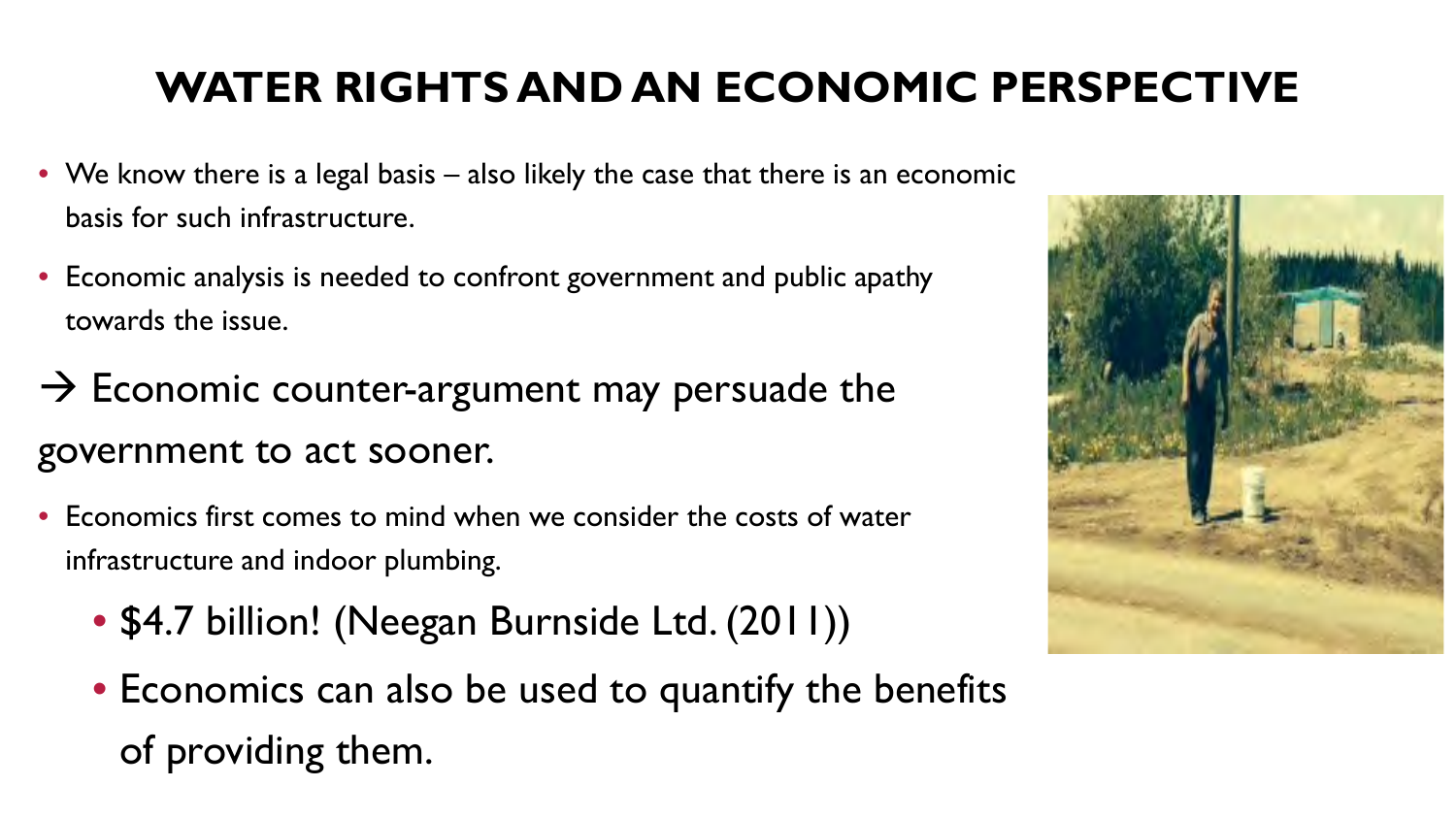#### **WHAT ARE THE ECONOMIC BENEFITS OF IMPROVED WATER INFRASTRUCTURE?**

- Improved health, including reduced incidence of water- and sanitation-related illness (such as respiratory tract, skin and gastrointestinal tract infections)
	- **Averted health care costs**
- Fewer absences from work and increased labour earnings due to illness.
- Children's attendance at and performance in school
- Environmental benefits of proper sanitation infrastructure, including reduced groundwater contamination, improved soil quality and improved health of aquatic life
- Inherent value of access to safe drinking water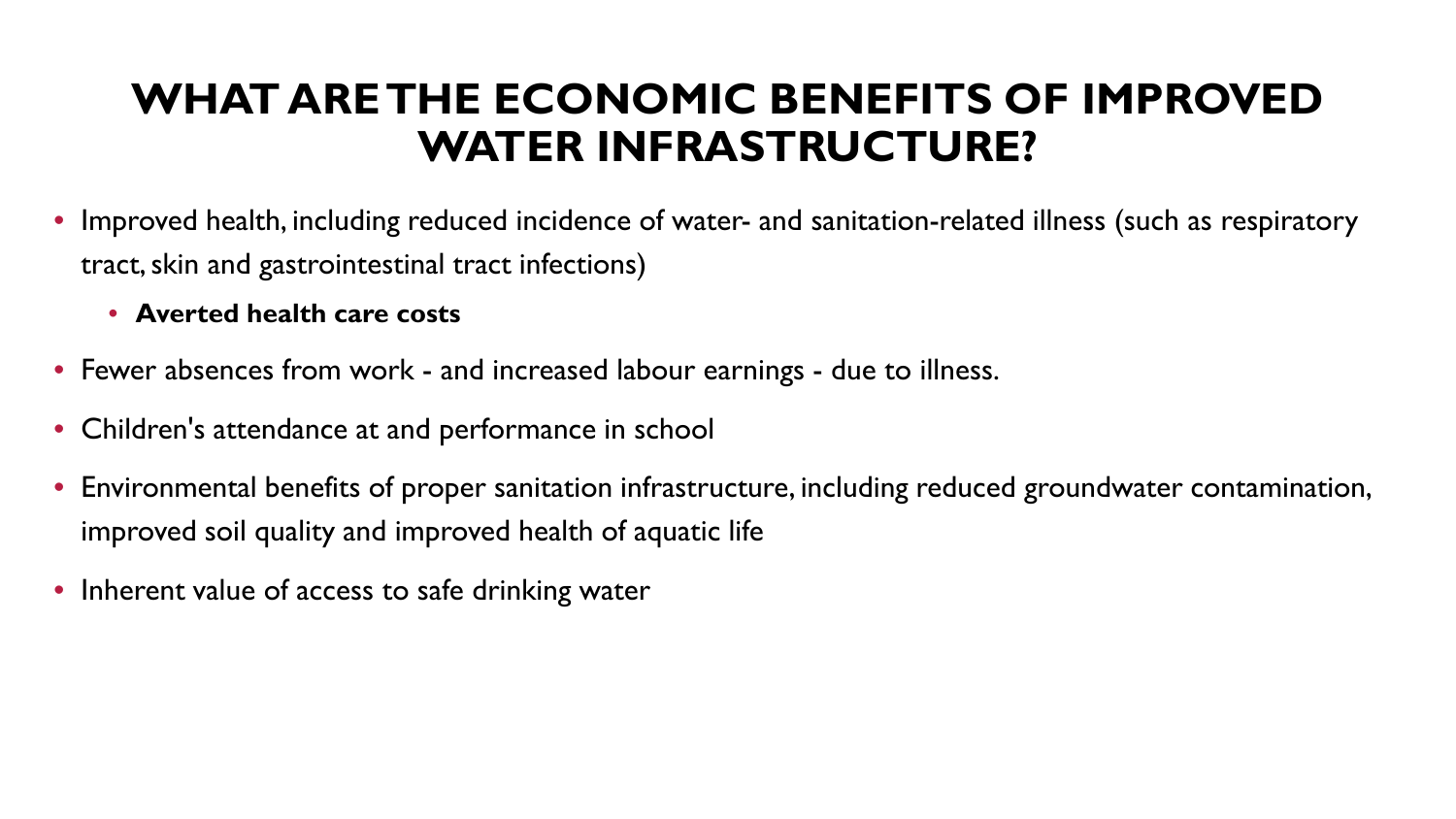# **HEALTH IMPACTS OF A LACK OF WATER INFRASTRUCTURE**

- Are poorer quality water/wastewater systems in First Nations communities associated with poorer health?
- We investigate the relationship between access to safe water and general health conditions in First Nations communities in Canada using 3 datasets:
- The Aboriginal Peoples Survey (2001, 2006) off-reserve data
- The Regional Health Survey (2008) on reserve data
- St. Theresa Point First Nation data (2016)

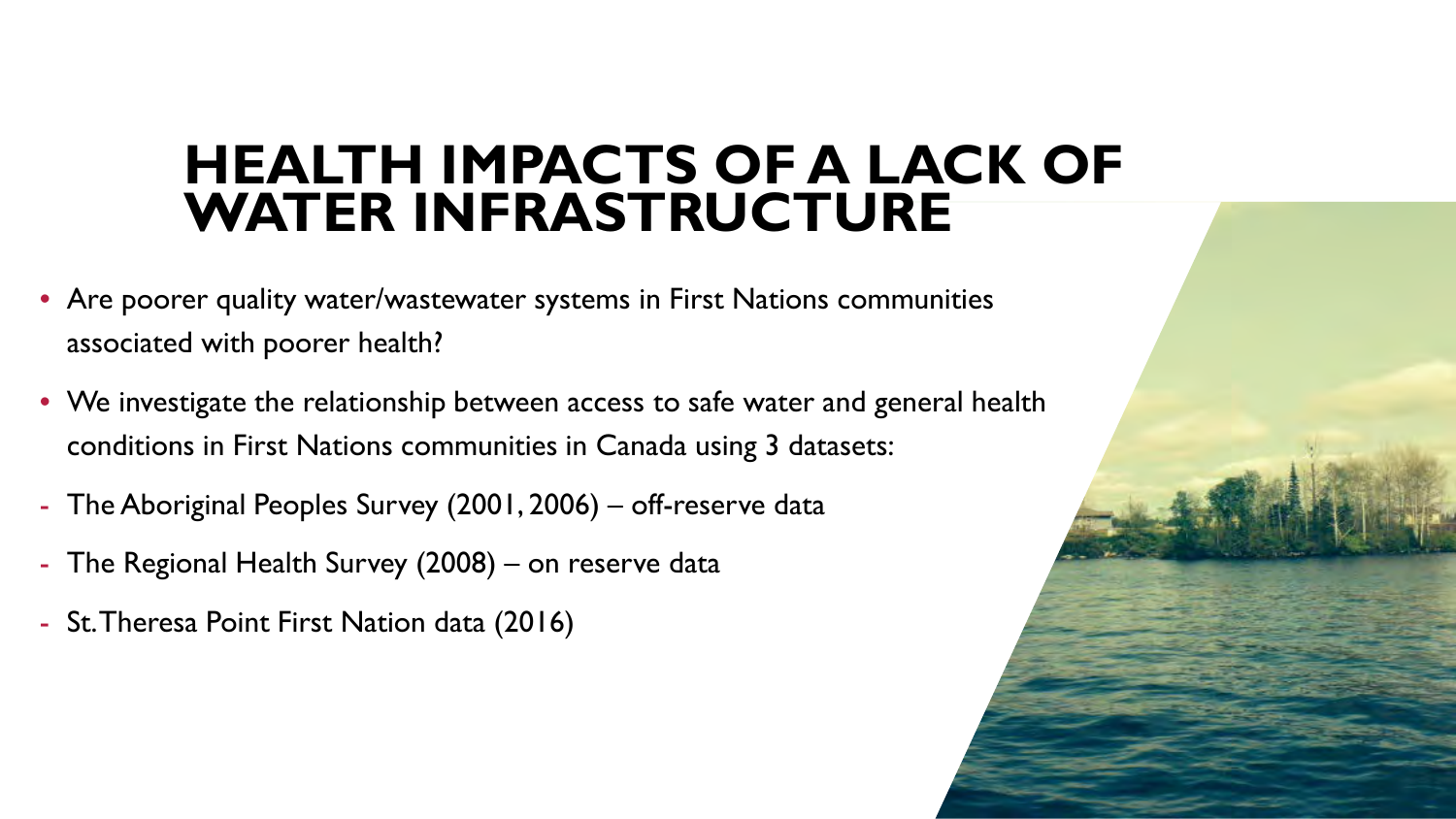#### **THE MODEL**

# $Hi = \alpha + \beta Xi + \delta W + \varepsilon$

- $H_i$  represents a number of health indicators for individual i
- $W = I$  if household consider water safe to drink, 0 otherwise
- $W = I$  if water contaminated in a particular time during a year, 0 otherwise
- *X<sub>i</sub>* includes age, sex, household's income, province, education, employment, alcohol, smoking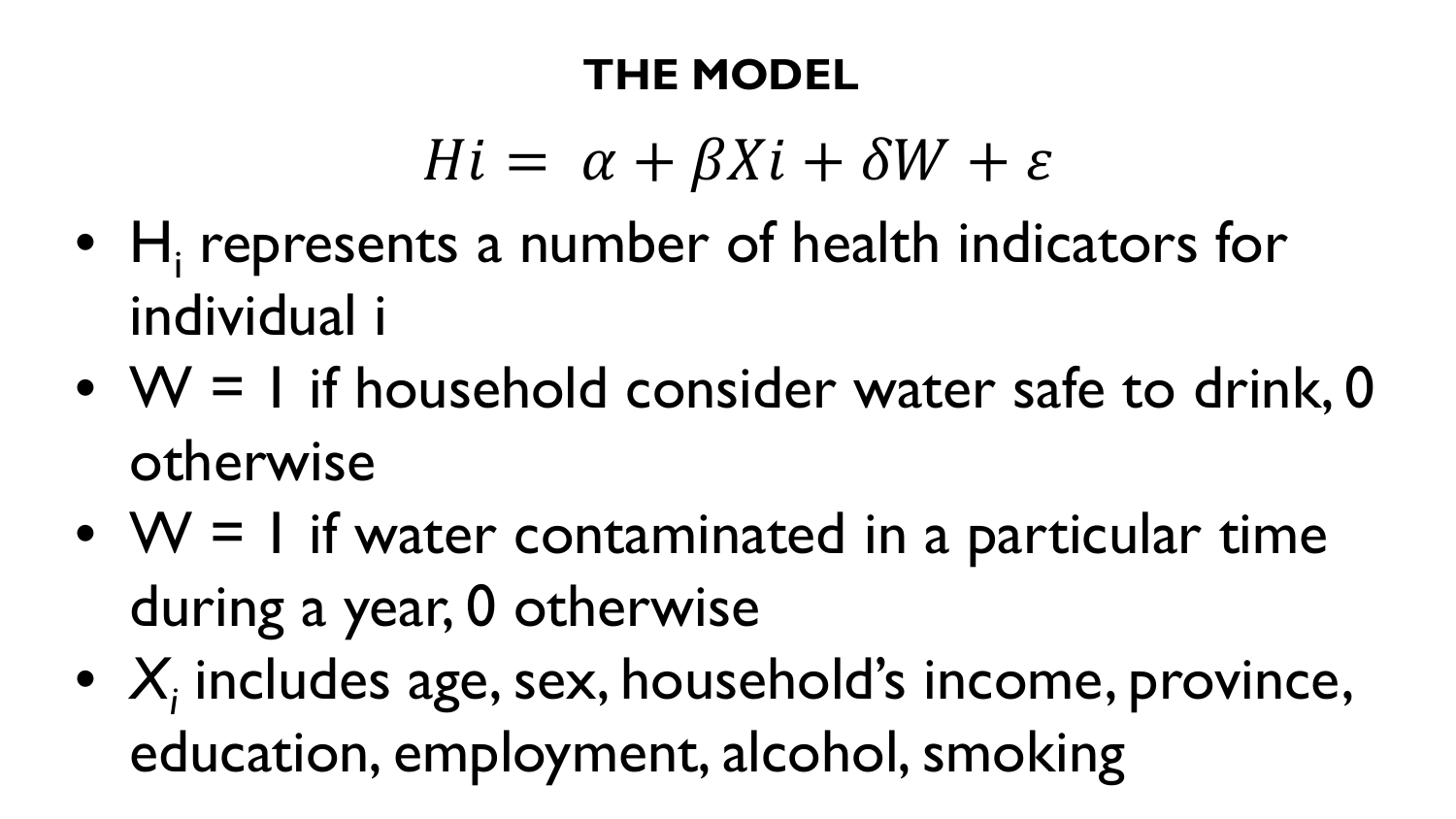### **SAFE WATER MATTERS OFF-RESERVE**

# • **Safe drinking water**

- Increases the probability of having good health up to 8%
- Decreases the likelihood of suffering from a stomach problem by 4%
- Decreases the chance of being unemployed due to health problem by 3.8%

# • **Contaminated water**

- Decreases the probability of having good health up to 7%
- Increases the likelihood of suffering from a stomach problem by 3%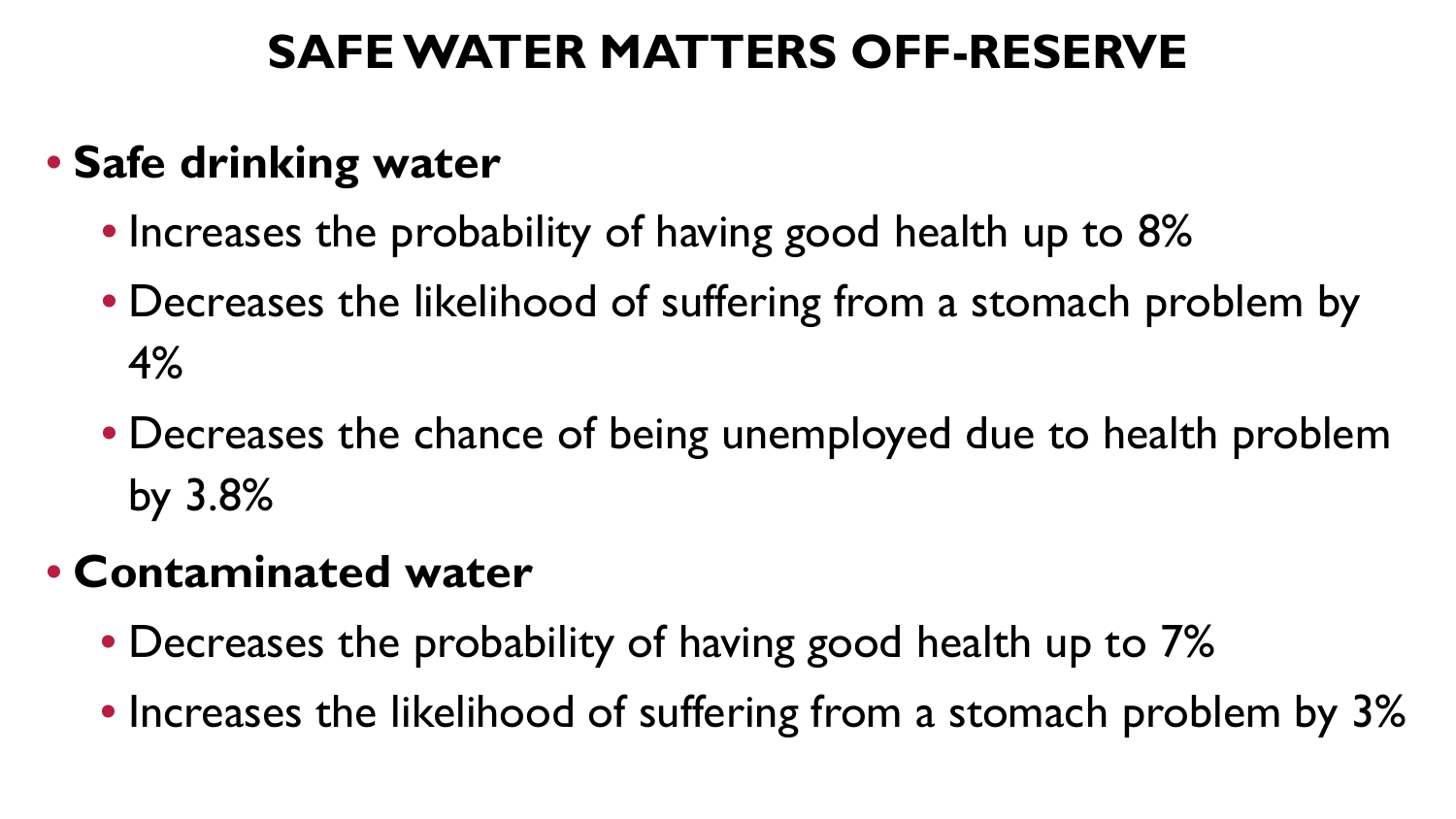# **ON RESERVE ANALYSIS**

- On-reserve data from the Regional Health Survey
- o Survey administered by First Nations Information Governance Centre (FNIGC) and Regional Partners
- o Information for 2002 and 2008
- o Sample size of roughly 11,000

#### **Summary Statistics for Dependent Variables**

**2002 2008**

**Proportion in excellent, very good or good health 79.90% 77.20%** 

**Proportion having stomach and intestinal problems** 7.70% 9.90% **Proportion reporting that they feel depressed (2002) /distressed (2008)** 29.90% 50.80%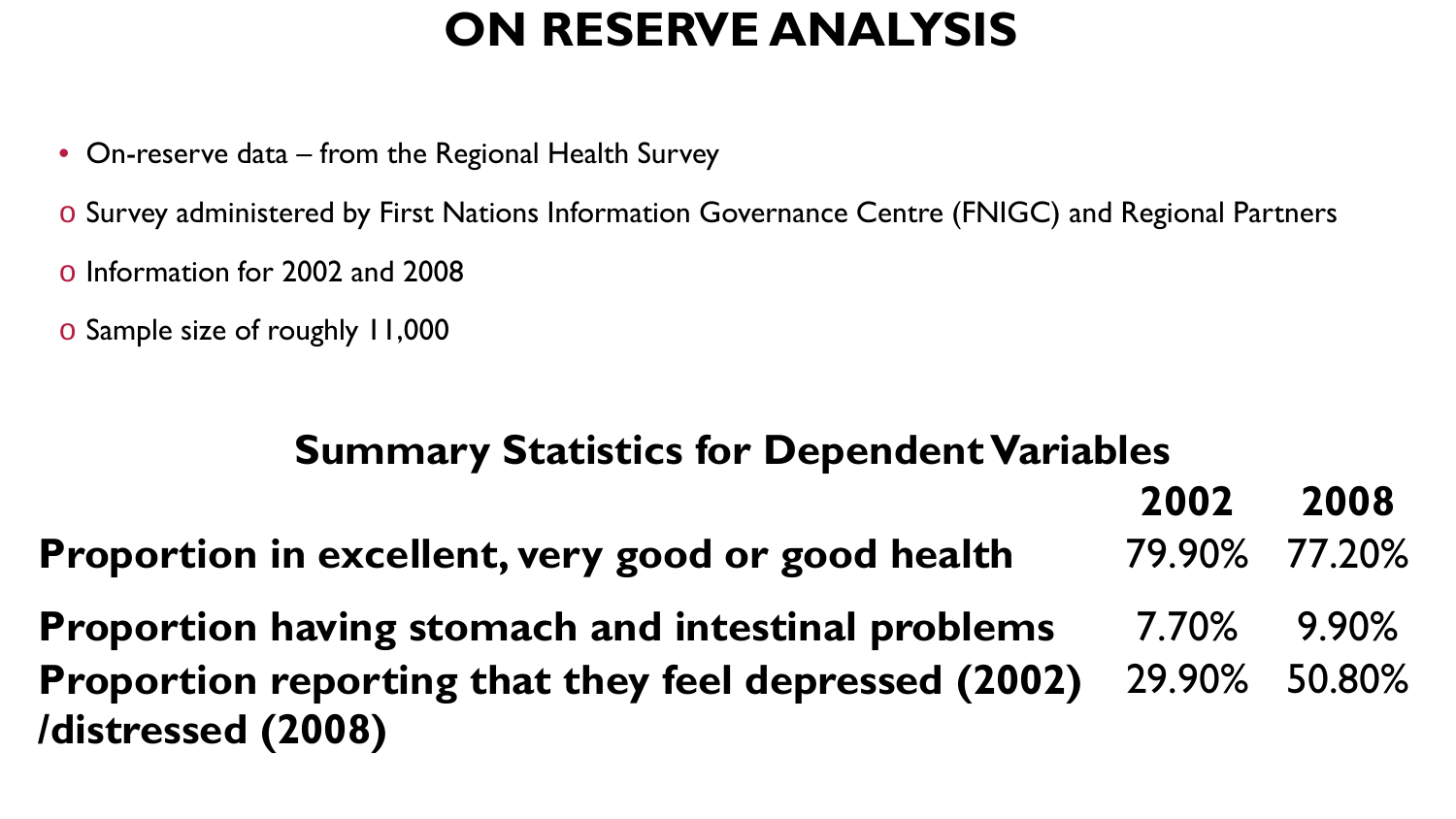### **IMPACT OF WATER SOURCE ON HEALTH ON RESERVE**

**Odds of good health – relative to having water delivered by truck (2008 data) Including explanator** Gender\* Gender\* **y variables:** Age\* and Age\*, and Defence\* Res. School\* Age\*, Gender\*, Defence\* + Age\*, Gender\*, Defence\* + Res. School\*, Good **Community** Progress\* Piped 1.102 1.088 1.107 1.109 **Well** 0.830 0.833 0.58 0.862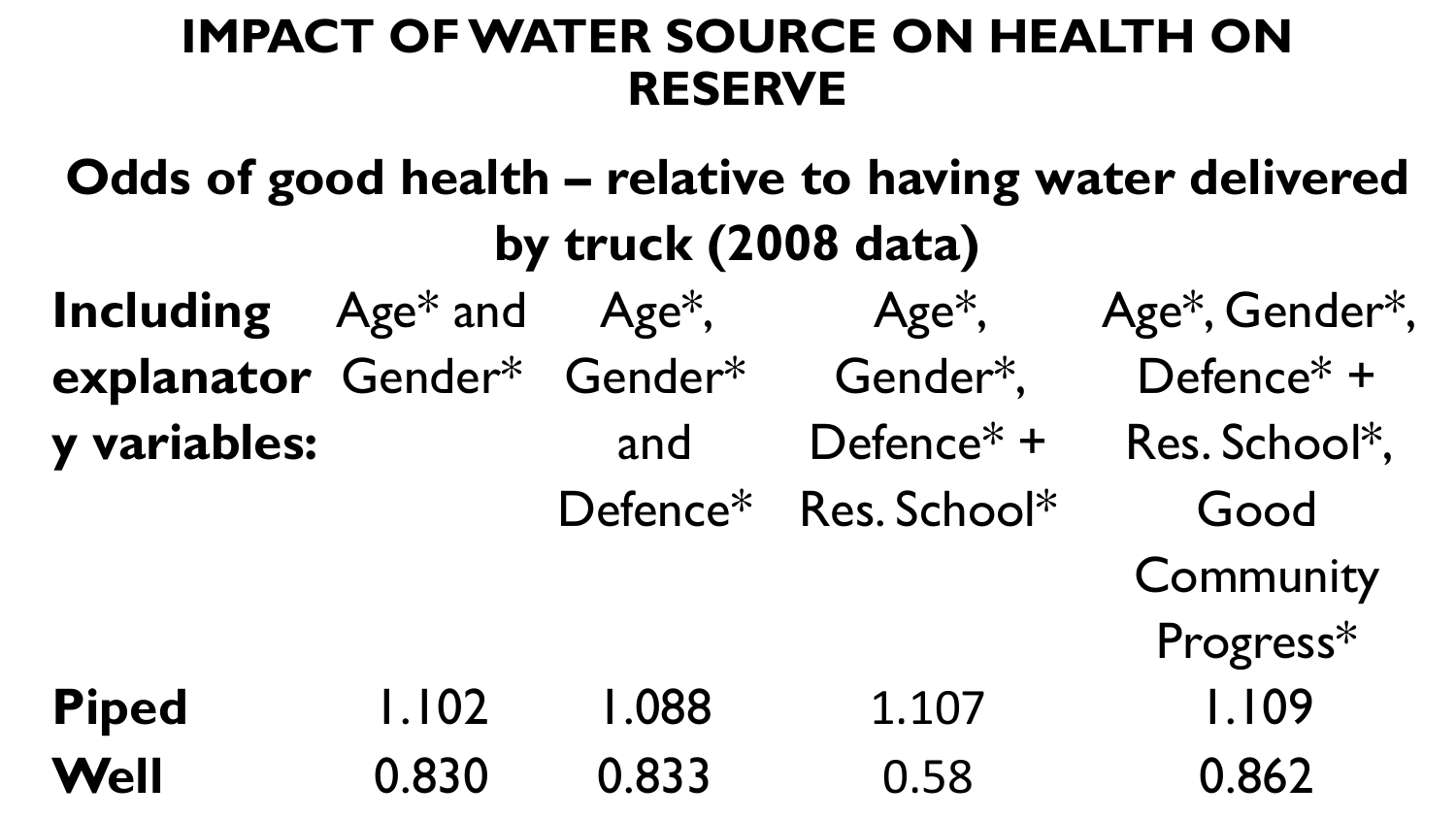## **IMPACT OF WATER SOURCE ON HEALTH ON RESERVE (CONTINUED)**

**Odds of being told you have a stomach problem – relative to having water delivered by truck (2008 data) Including**  explanator Gender Defence\*, Remote Defence\*, Remote\*, **y variables:** Age\*, Age\*, Gender\*, Age\*, Gender\*,  $\ast$ Res School\* **Piped** 0.688 0.816 0.807 **Well** 1.021 0.996 0.983

**\* Independent variables are statistically significant at the 1%, 5% or 10% levels.**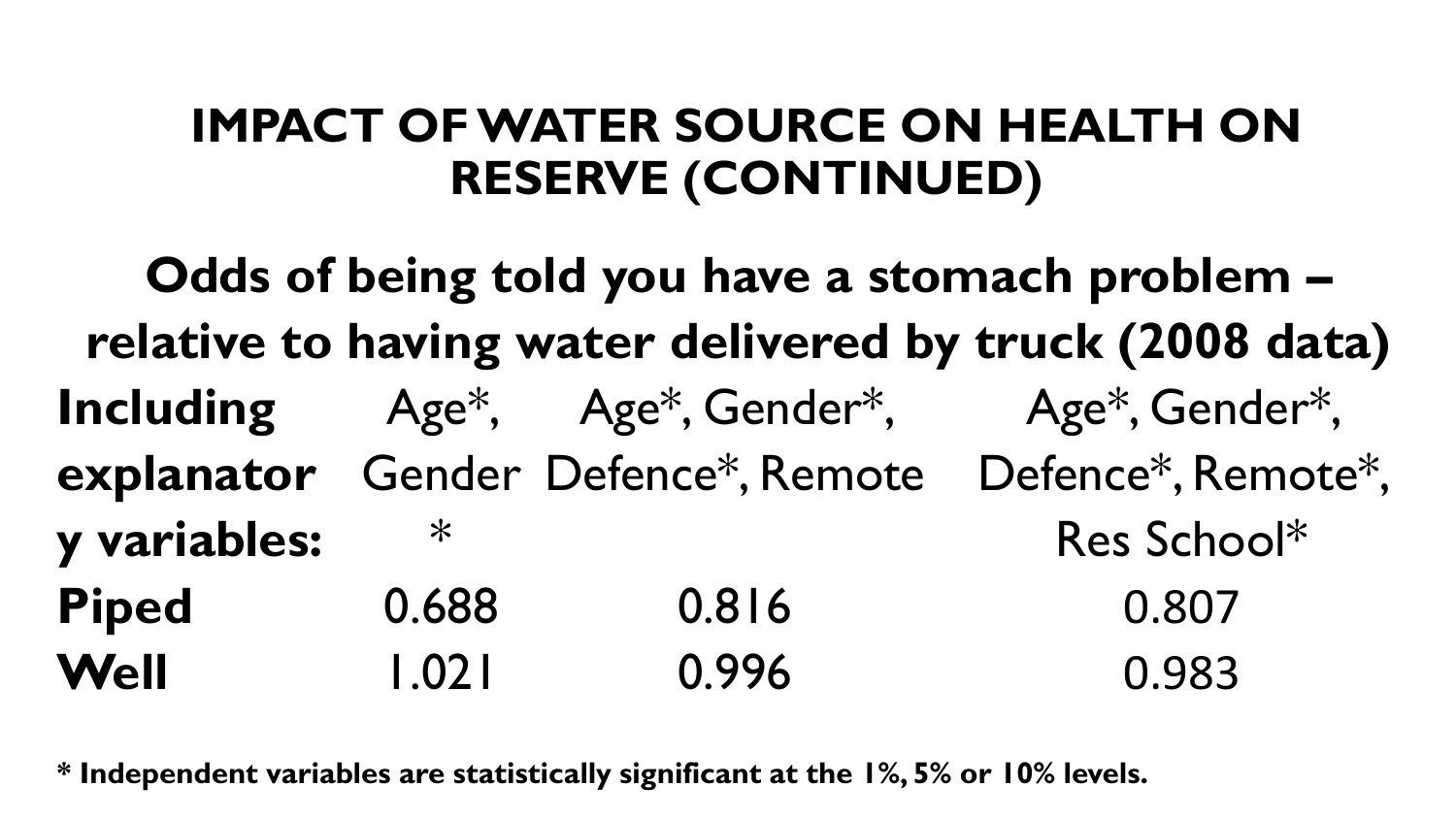#### **IMPACT OF WATER INFRASTRUCTURE ON HEALTH COSTS**

- Piped water associated with a roughly 20% decrease in stomach/intestinal problems relative to trucked water.
- The cost of infectious and parasitic diseases in 2008 was estimated at \$2.92 billion (Economic Burden of Illness in Canada (2014)).
- $\rightarrow$  Includes the costs of hospitalization and physician care, drug costs, mortality and morbidity costs
- Benefit of piped water on reserve could be estimated at \$583 million for 2008.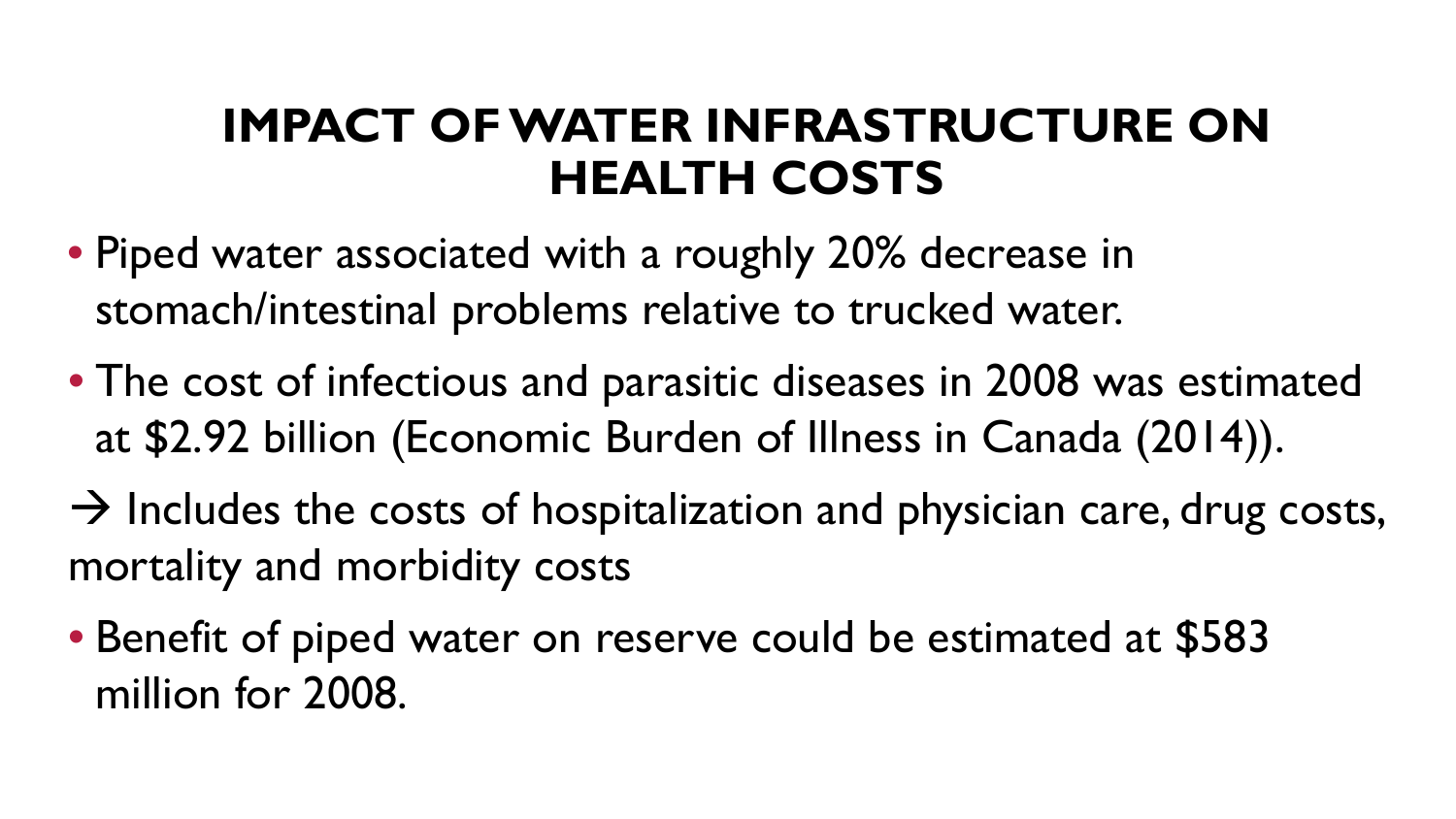# **IMPACT OF SANITATION ON RESERVE**

**Odds of good health for those with sanitation relative to those without sanitation (2008 data) Including explanatory variables:** Age\* and Gender\* Sanitation 1.383

**\* Independent variable is statistically significant at the 1%, 5% or 10% level.**

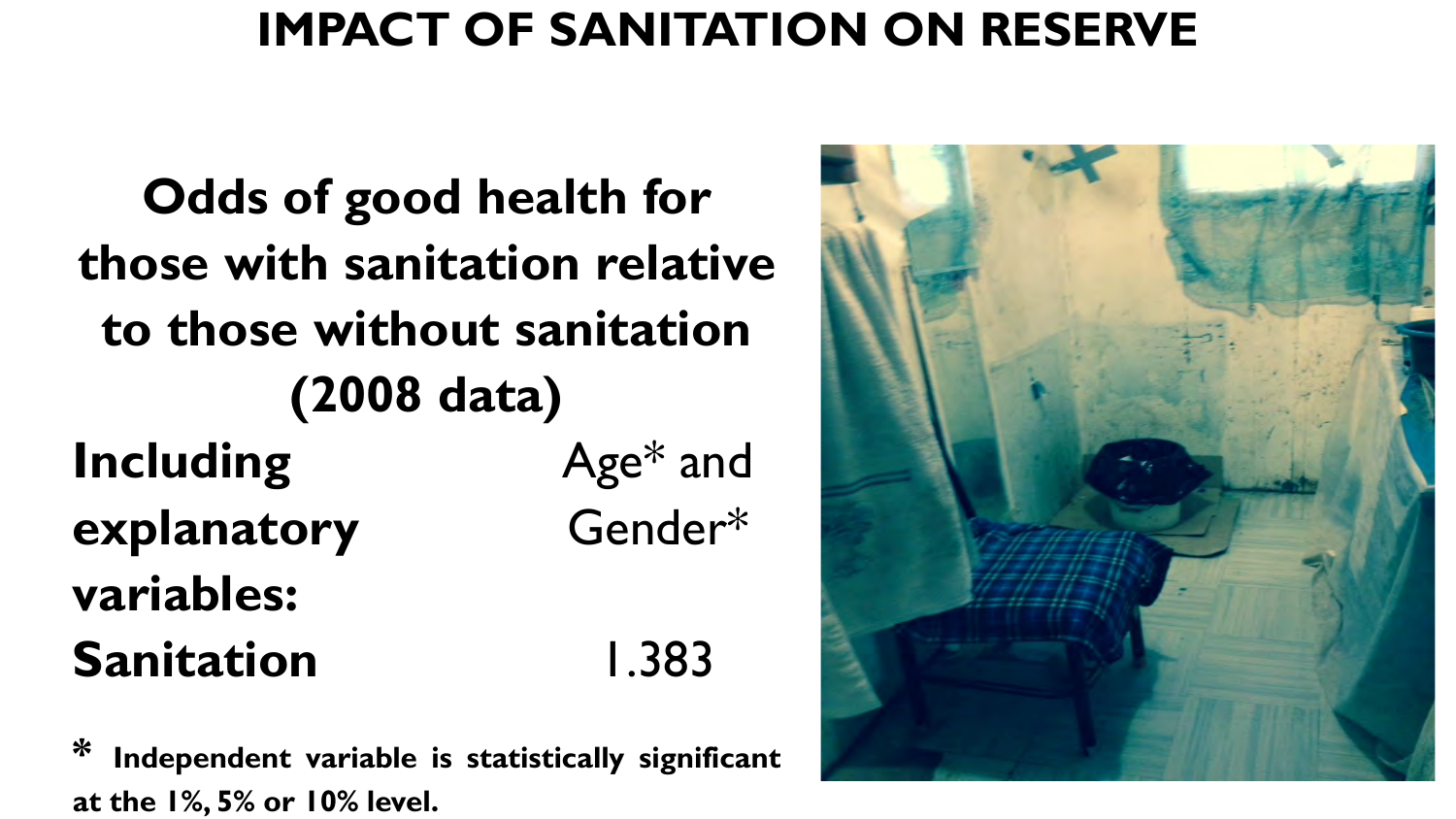### **IMPACT OF WATER SOURCE ON MENTAL HEALTH**

**Odds of distress – relative to having water delivered by truck (2008 data) Including explanator y variables:** Res. School\* Res. School\* Remote + Age\*, Gender\*, Gender\*, Gender\*, Age\*, and Defence\* Age\*, Res. School\* Age\*, Gender\*, Defence\* + Res. School\*, Good **Community** Progress\* **Piped** 0.581 0.864 0.866 0.862 **Well** 0.840 0.840 0.823 0.840 **\* Independent variables that are statistically significant at the 1%, 5% or**

**10% levels.**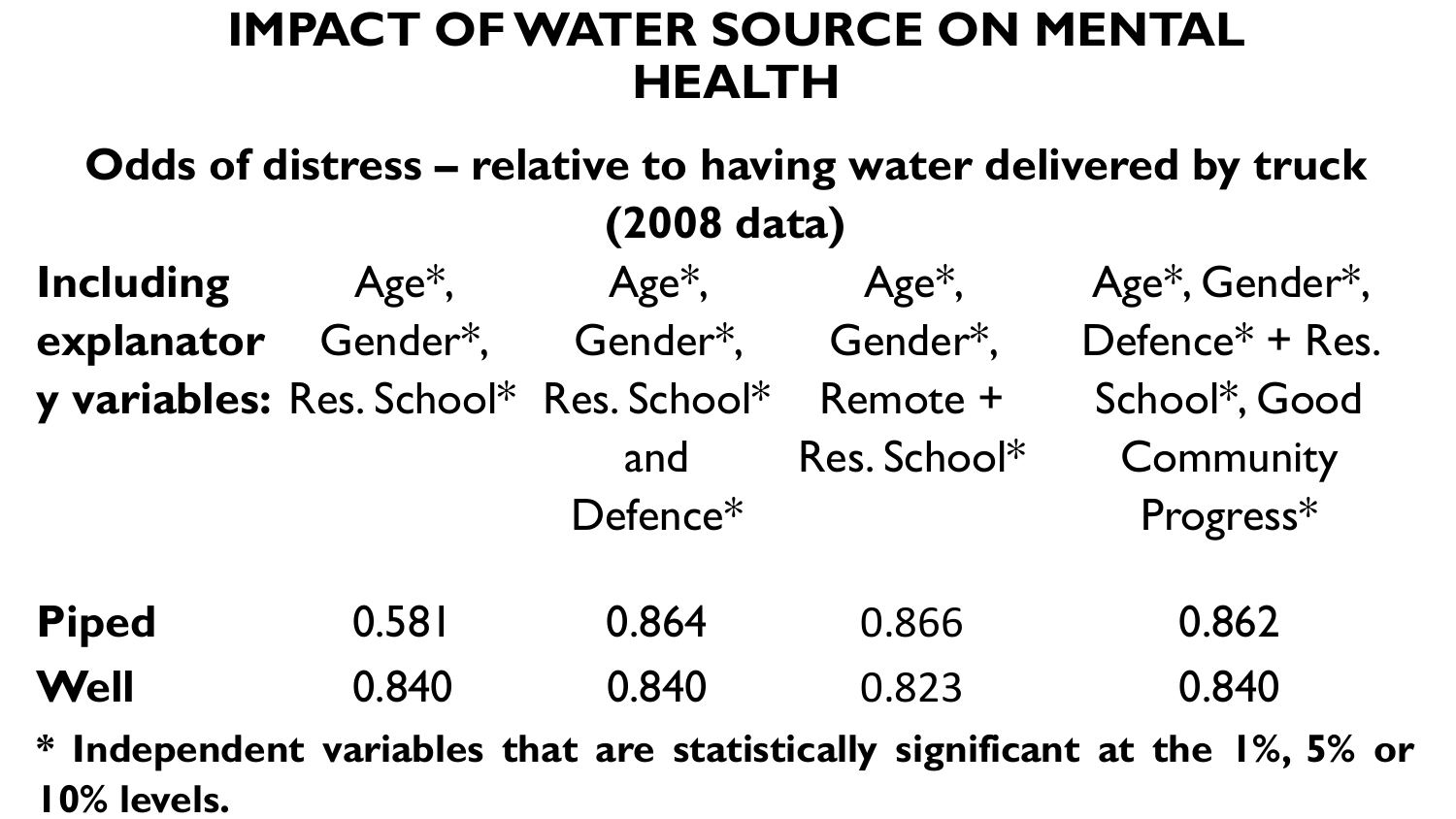# **IMPACT OF RUNNING WATER ON MENTAL HEALTH**

# **Odds of distress relative to having no running water (2008 data)**

| <b>Including</b><br>explanatory<br>variables: | $Age*,$<br>Gender*,<br>Defence | $Age*,$<br>Gender*,<br>Res.<br>School* | $Age*,$<br>Gender*,<br>Defence,<br>Small* | Age*, Gender*,<br>Defence,<br>Good<br>Community<br>Progress* |
|-----------------------------------------------|--------------------------------|----------------------------------------|-------------------------------------------|--------------------------------------------------------------|
| <b>Running</b><br>water                       | 0.601                          | 0.591                                  | 0.581                                     | 0.587                                                        |

**\* Independent variables that are statistically significant at the 1%, 5% or 10% l l**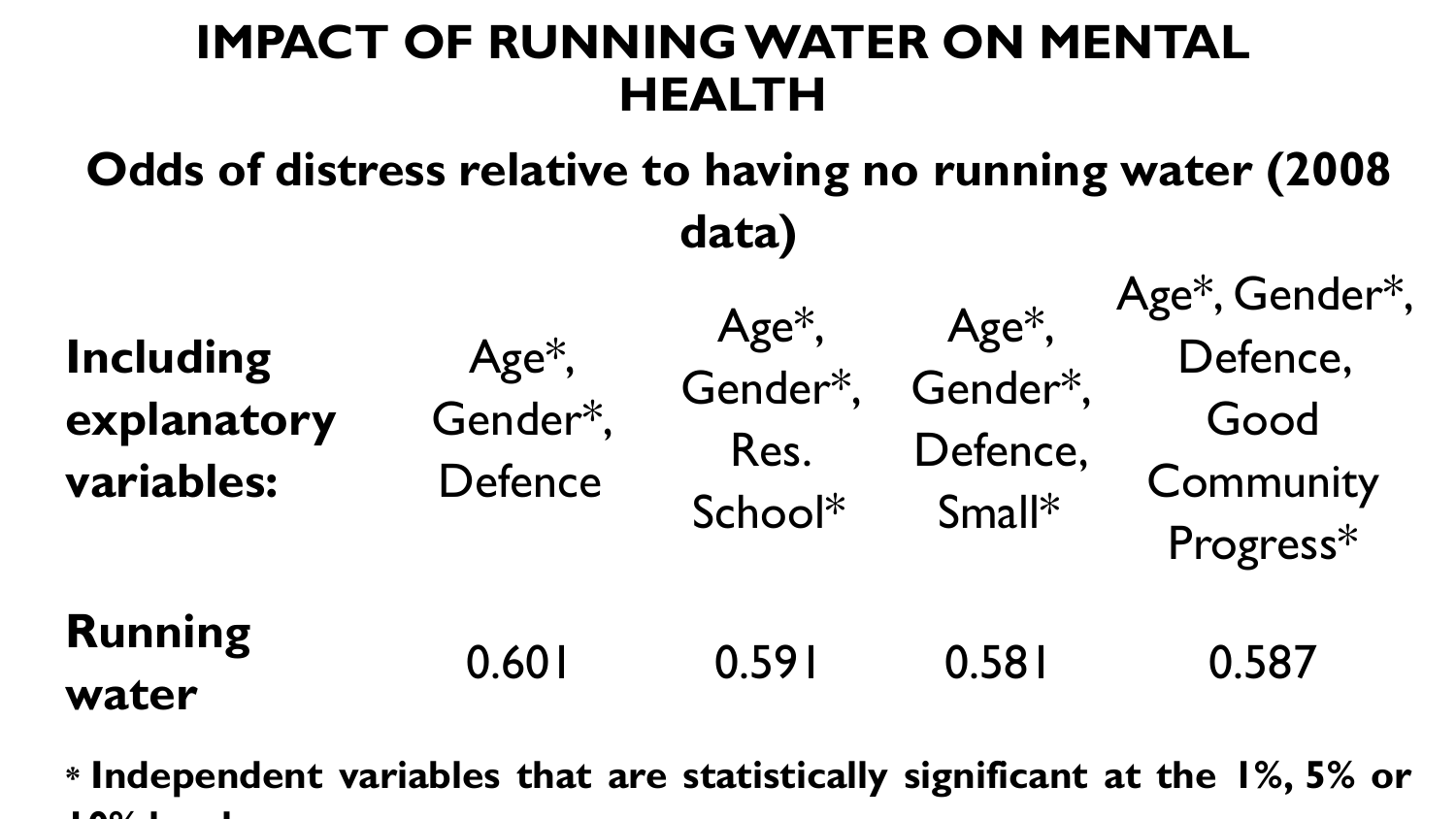# **ST. THERESA POINT FIRST NATION**

- St. Theresa Point is 610 kilometers Northeast of Winnipeg. The community is accessible by plane and boat in the summer and by winter road in the winter.
- Registered Population: 4187 as of March 2016
- Treaty: Adhesion to Treaty No. 5
- Band No. 298
- Area: Approx. 7, 129 Acres
- Chief: David McDougall

(Source: http://www.stpfirstnation.com)

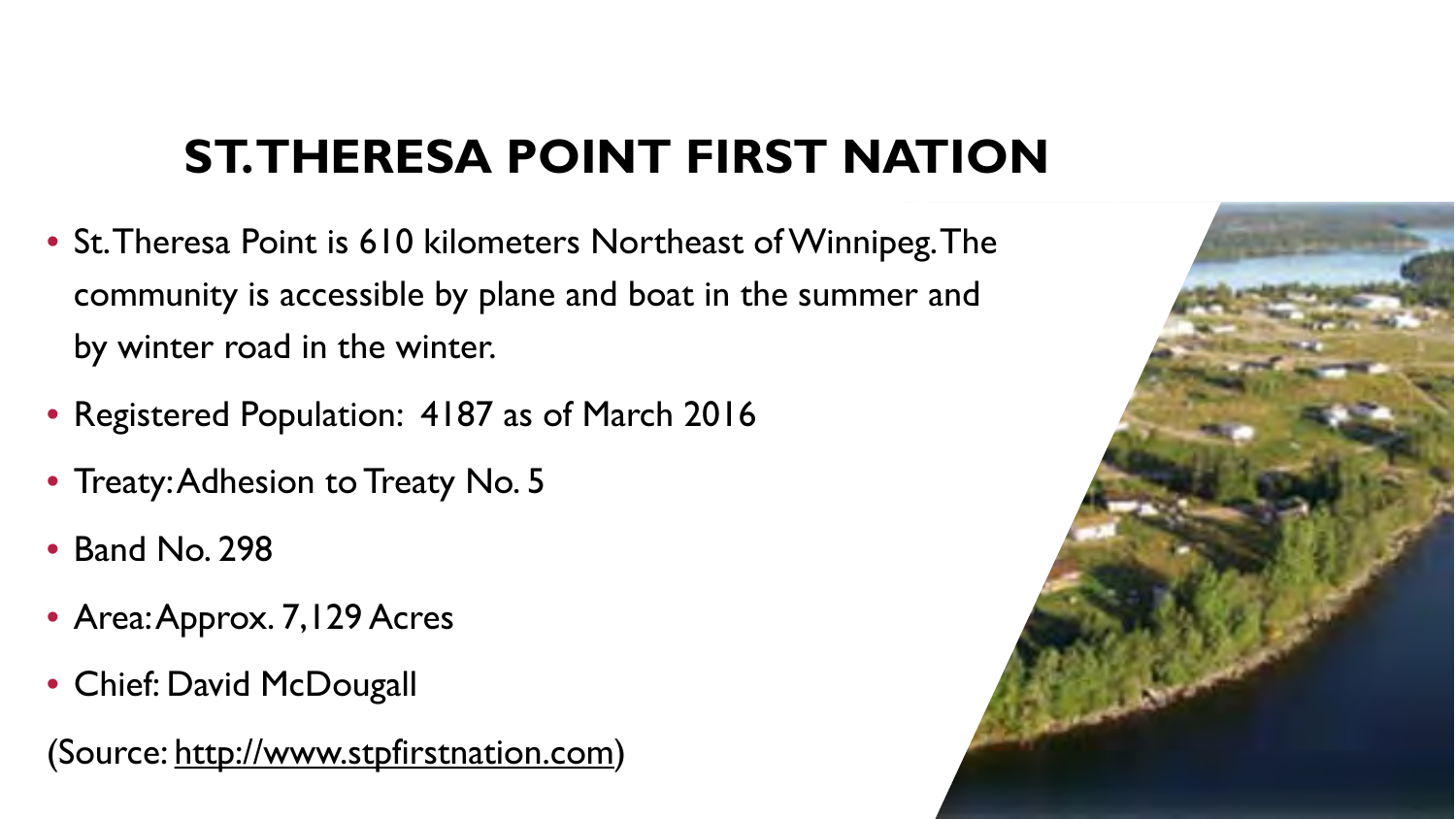# OUR STUDY

- To document daily implications of a lack of funding for water infrastructure. We ask:
	- What are the day-to-day impacts of inadequate infrastructure and indoor plumbing?
	- Are there health implications?
	- Is a lack of proper water infrastructure affecting schooling?
	- Are there still homes that need to be retrofitted?
	- How much are people spending on bottled water/filtration systems?
	- Are there any concerns with cisterns?
- This information may assist with acquiring increased Federal funding for infrastructure.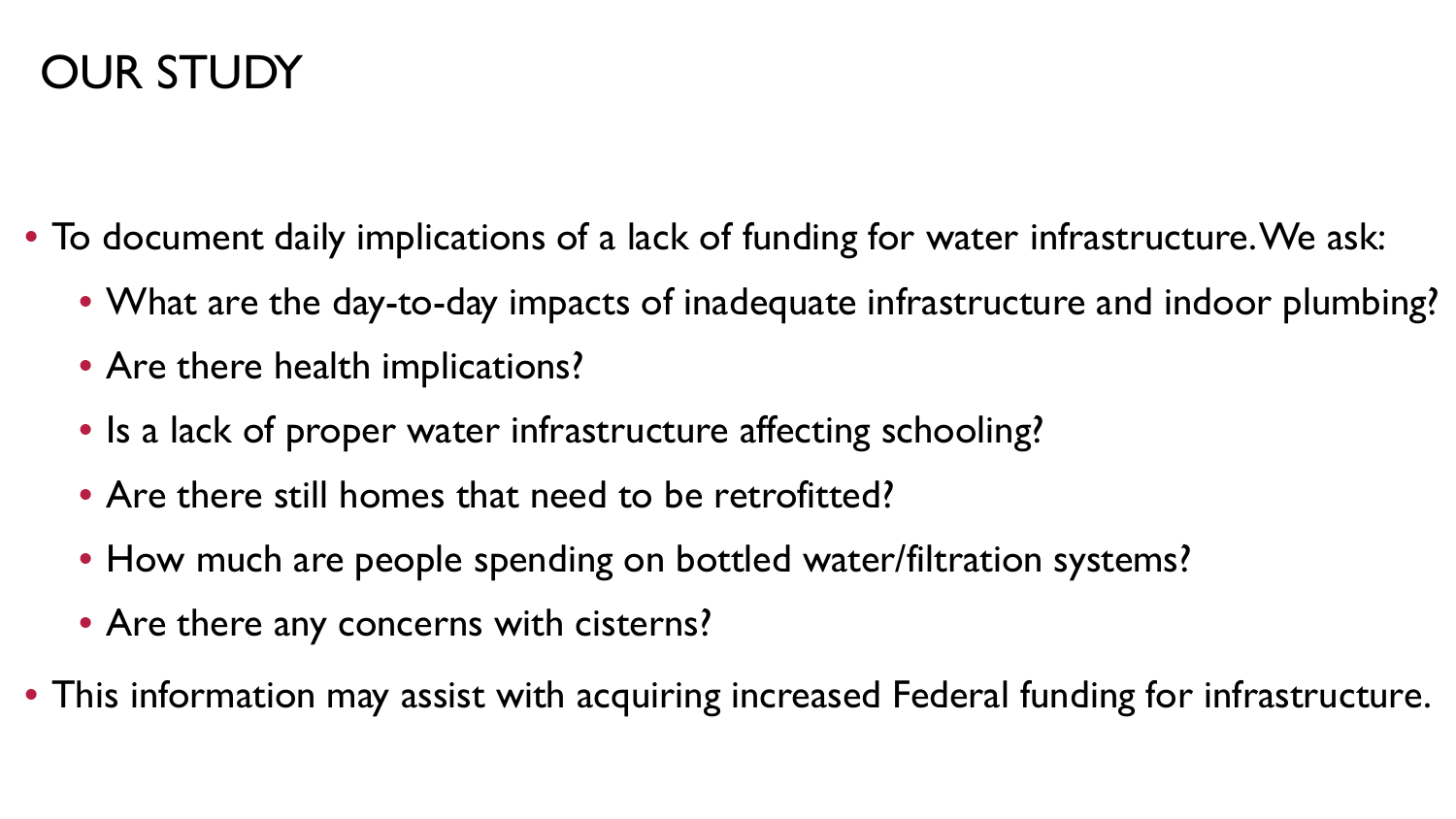# **FOCUS GROUPS**

- To obtain focus group participants' views on interventions that would improve the safety and reliability of drinking water in St. Theresa Point
- To talk generally about the impacts of a lack of running water/improper sanitation on the community.
- We held Focus Groups with:
	- Elders
	- Nursing station staff
	- Teachers
	- Council

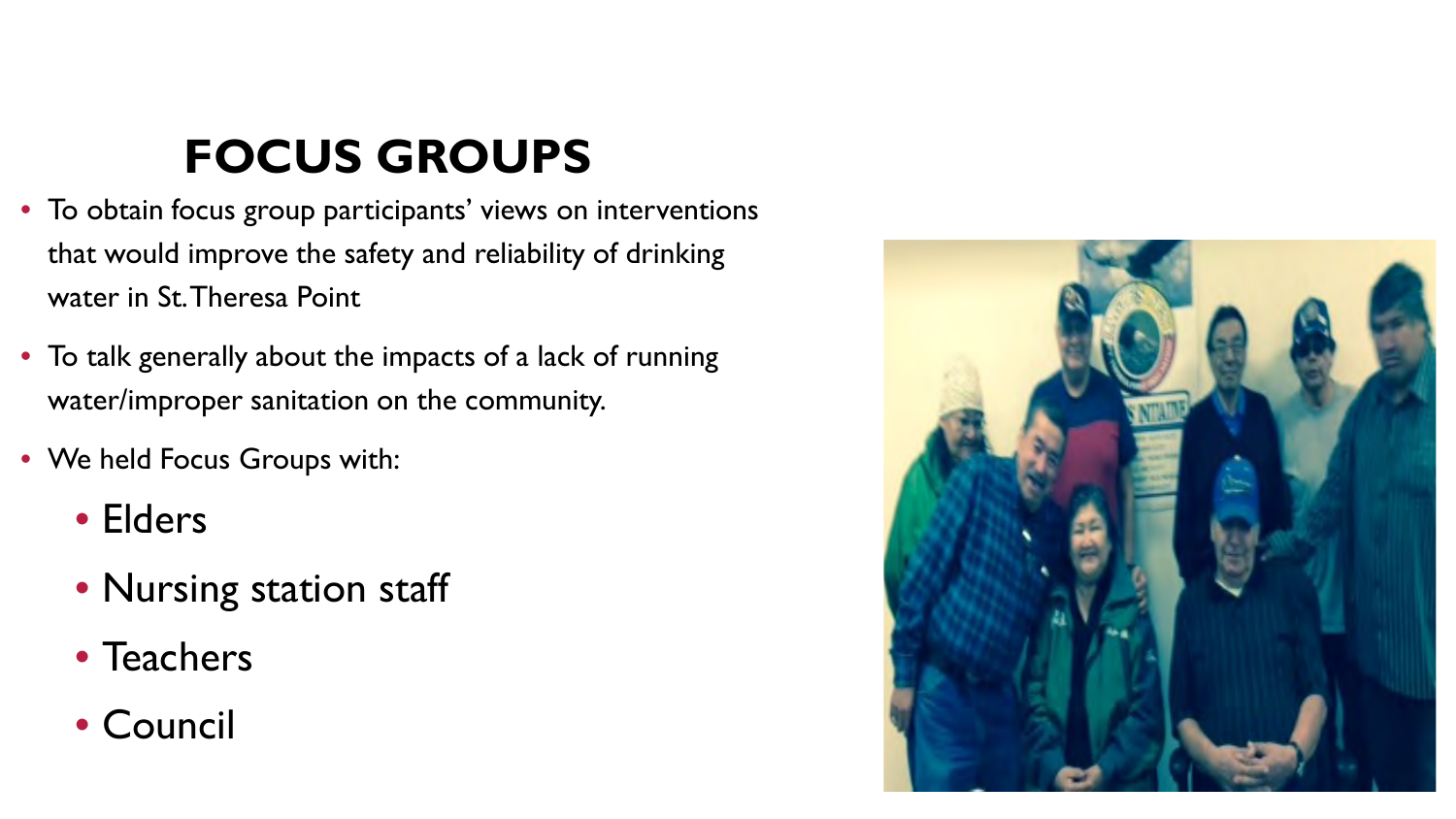

# **SURVEY**

- We surveyed 145 people between March 19-23, 2016
- We first went door-to-door stopping in at peoples' homes and having them fill out the survey/be interviewed there
- We also had a booth at the Northern Store
- Our survey consisted of:
	- Open-ended questions
	- Quantitative questions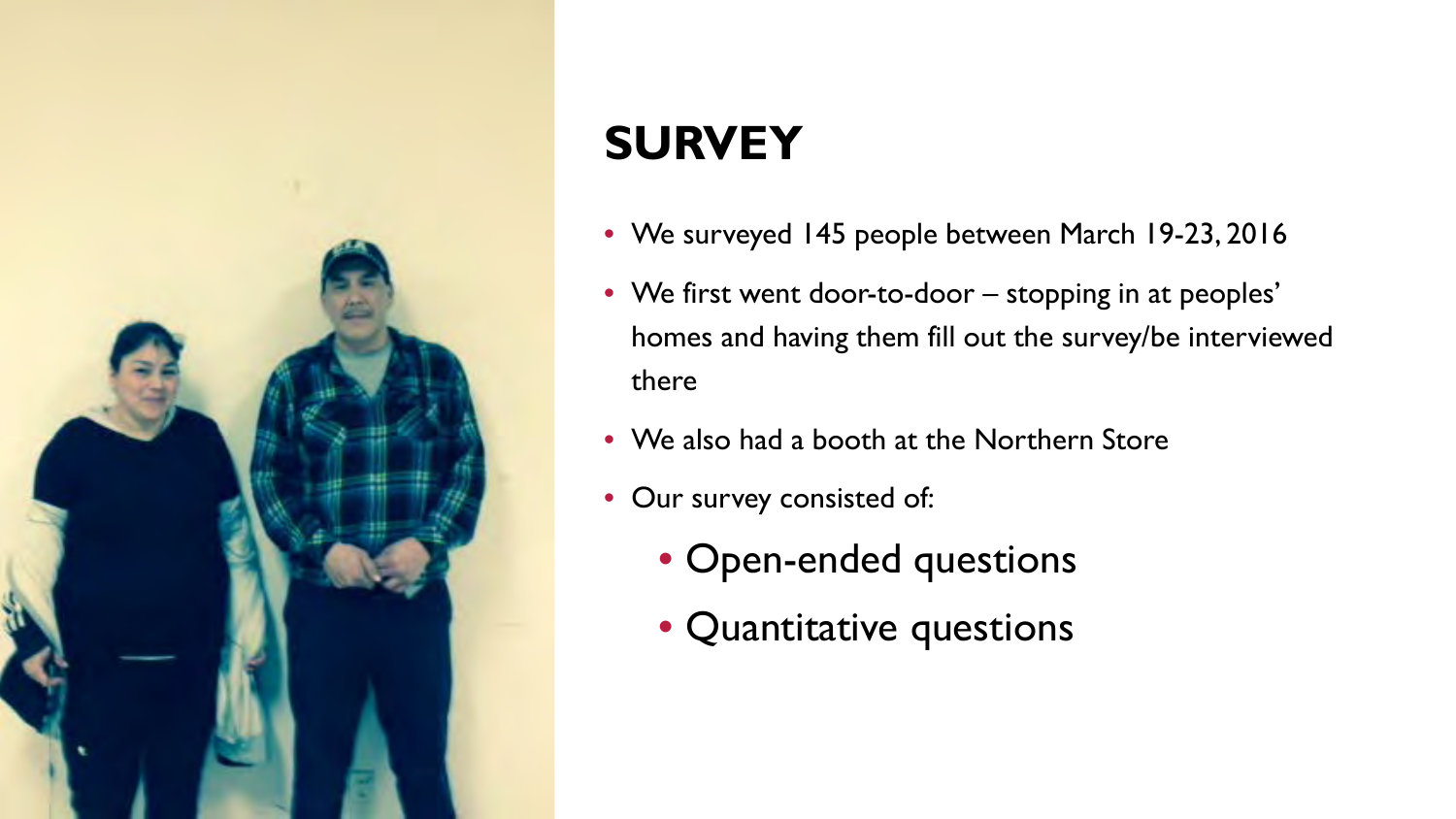# **SUMMARY STATISTICS**

- 60% of sample was male
- Average family size of 6
- 90% of individuals have lived in the community their whole lives

| Age range               | <b>Proportion of sample</b> |
|-------------------------|-----------------------------|
| 14-20 years old         | 6.4%                        |
| 21-30 years old         | 39.0%                       |
| 31-40 years old         | 27.0%                       |
| 41-50 years old         | 14.2%                       |
| 51-60 years old         | 9.2%                        |
| 61-70 years old         | 2.8%                        |
| Older than 70 years old | 1.4%                        |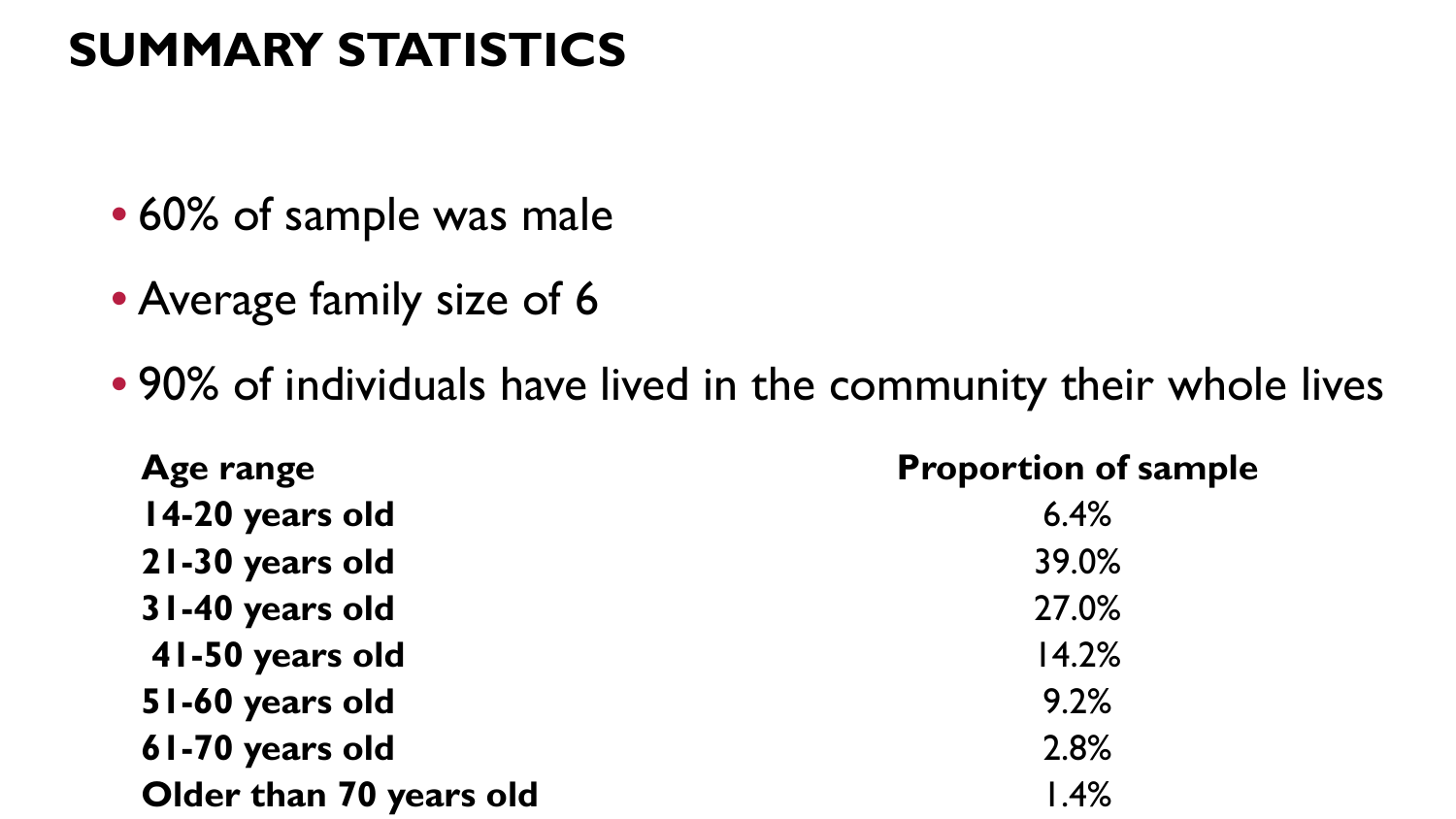## **SUMMARY STATISTICS CONTINUED**

#### **Income levels (per month)**

| Primary language spoken |          | Less than \$1500    | 61.9%   |
|-------------------------|----------|---------------------|---------|
| <b>English</b>          | $18.9\%$ | \$1501-\$3000       | 20.4%   |
| <b>Cree</b>             | 2.4%     | \$3001-\$4500       | 15.9%   |
| Oji-Cree                | 59.8%    | \$4501-\$6000       | 0.9%    |
| <b>English and</b>      | 30.7%    | \$6001-\$7500       | 0.0%    |
| <b>Oji-Cree</b>         |          | \$7501-\$9000       | 0.0%    |
|                         |          | <b>Above \$9000</b> | $1.8\%$ |

"People can't afford water -\$25 out of their children's mouths"

| <b>Refused to answer</b> |  | 13.3% |
|--------------------------|--|-------|
|                          |  |       |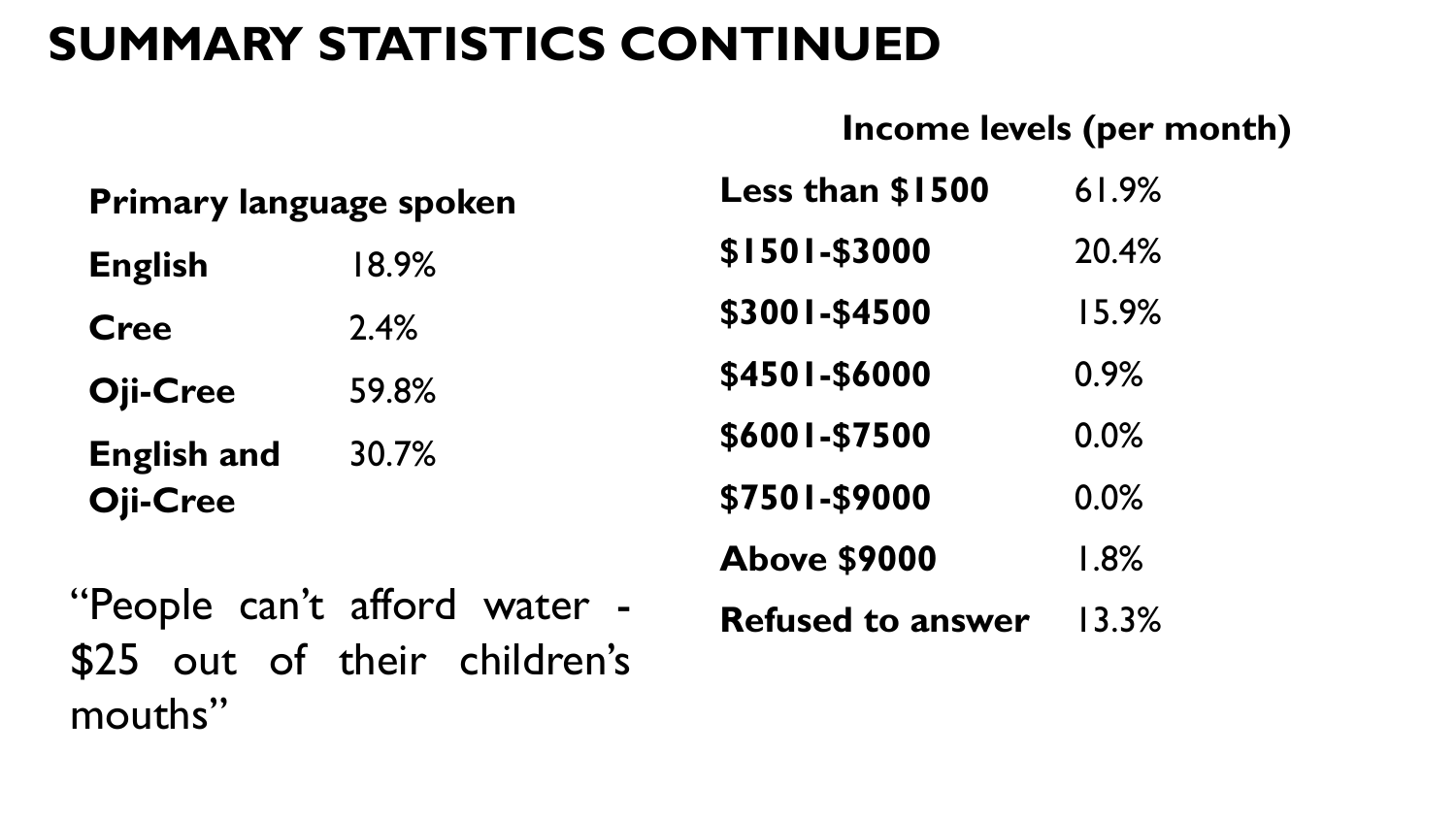# **ACCESS TO WATER**

# **Water Source**

- 88% have a working flush toilet
- 4.8% use an outhouse
- 10.5% use a slop pail
- 87% have a working shower
- 74.2% have a septic tank

| <b>Pipe (home</b>        | 52.1% |
|--------------------------|-------|
| connected to main        |       |
| water line)              |       |
| <b>Water tank (water</b> | 35.2% |
| delivered by truck)      |       |
| No running water         | 12.7% |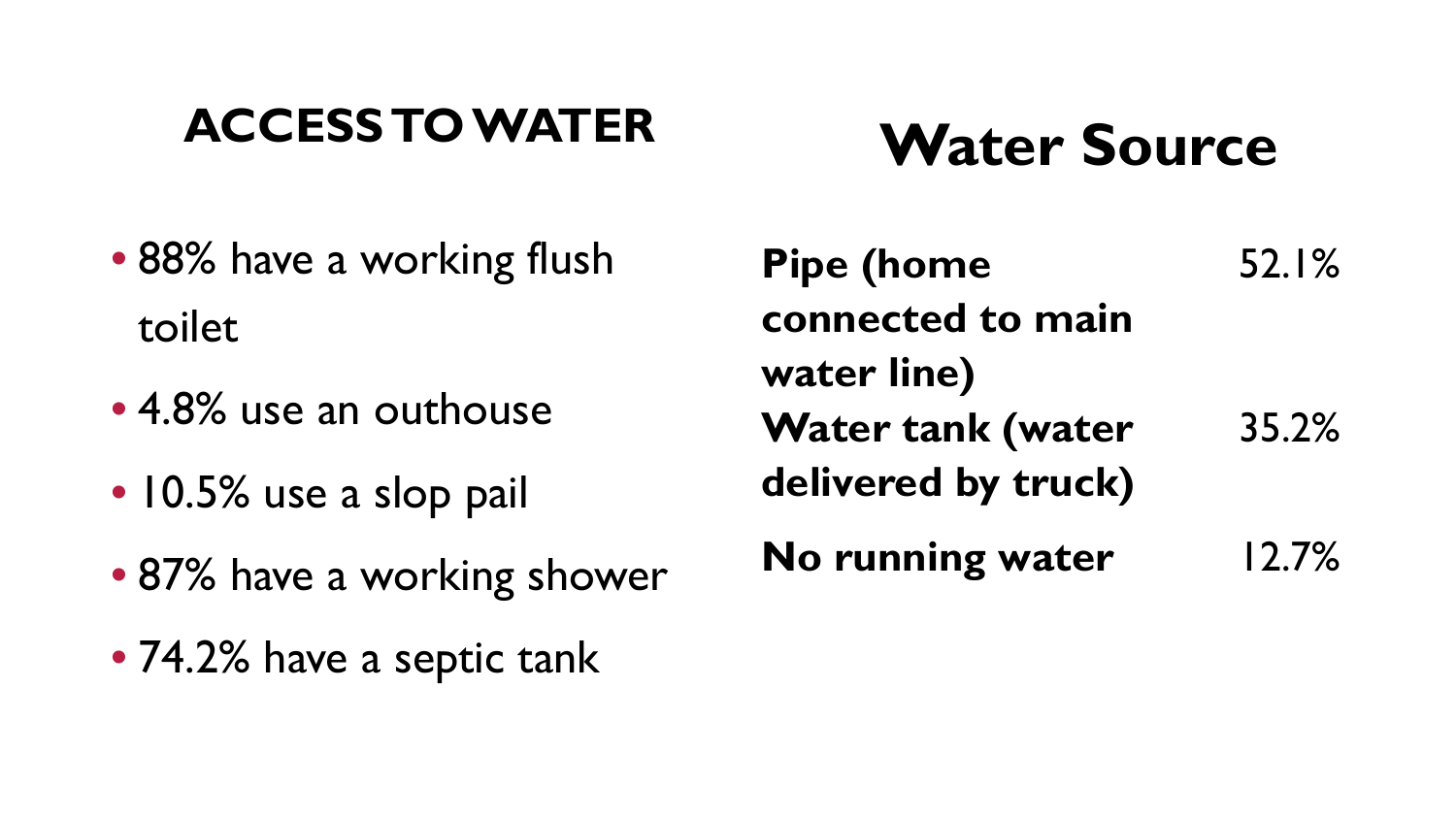# **ACCESS TO WATER CONTINUED**

- 30.3% get water from a neighbour's house
- 39.2% haul water from the lake or community tap
- We asked "Do you ever expect to have water but don't?"
	- 65.5% say yes

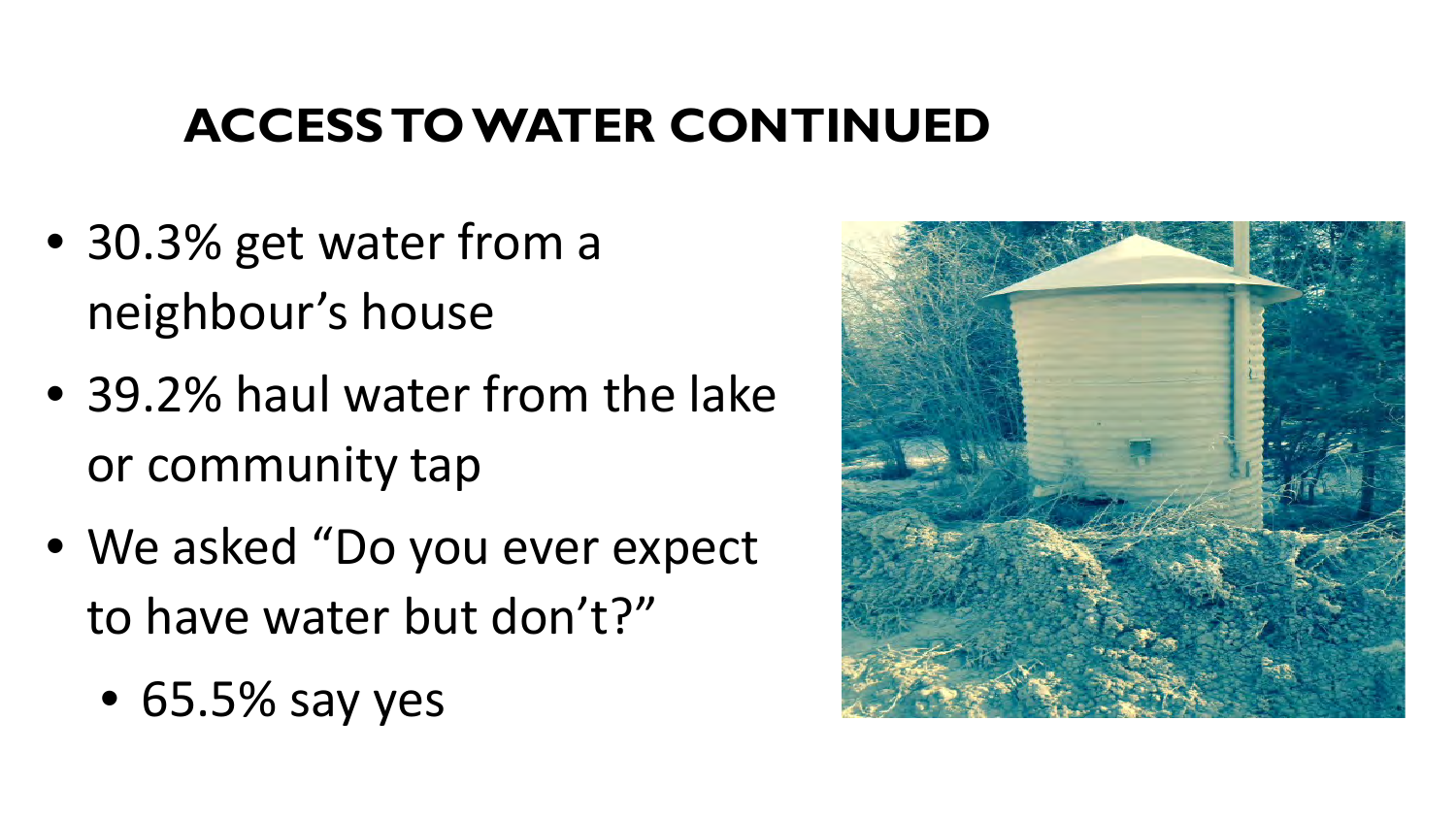# **HAULING WATER**

- "How much time do you spend per day" hauling water?"
- Between 1 and 2 hours on average
- **How far do you have to go to get water?**
- Less than 10 metres 32.2%
- **10-100 metres** 33.9%
- **101-500 metres** 23.7%
- **501-1000 metres** 6.8%
- **1-2 kilometres** 13.6%
- **Over 2 kilometres** 5 1%

**How do you haul water?** Using my vehicle 48.1% **Using a borrowed**  11.1% **vehicle Taxi** 9.3% **Walking** 55.6%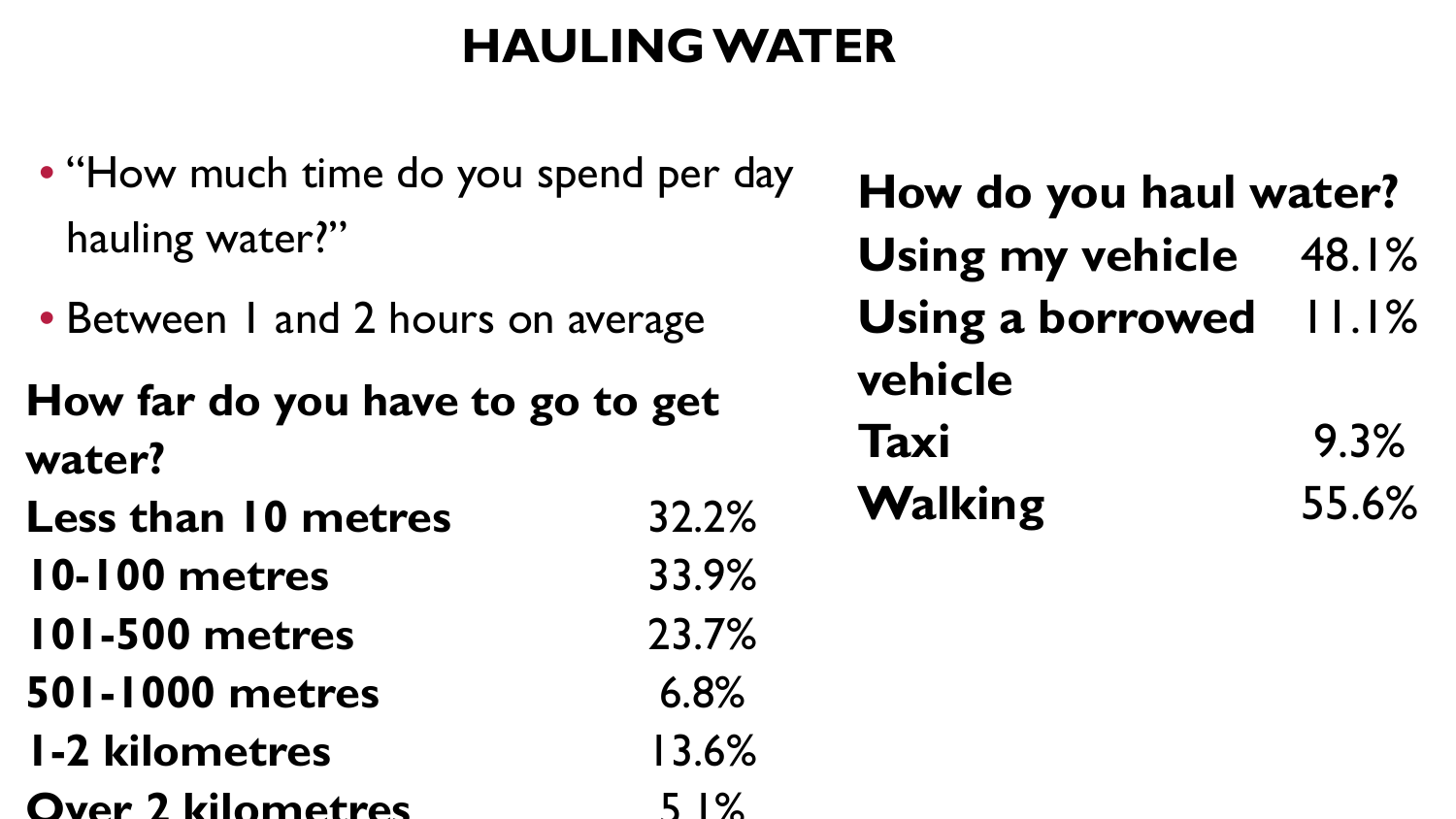#### **WHAT WOULD YOU DO WITH THE EXTRA TIME IF YOU WEREN'T HAULING WATER?**

- "I would focus on my family, would play video games" spending time with them"
- "I would clean my home and yard during the summer"
- "I would relax"
- "I would exercise"
- "I would look for a job"
- "I would watch TV or visit friends"
- Most prominent response "I would work"
- It was noted that while hauling water is hard work, it is an important cultural activity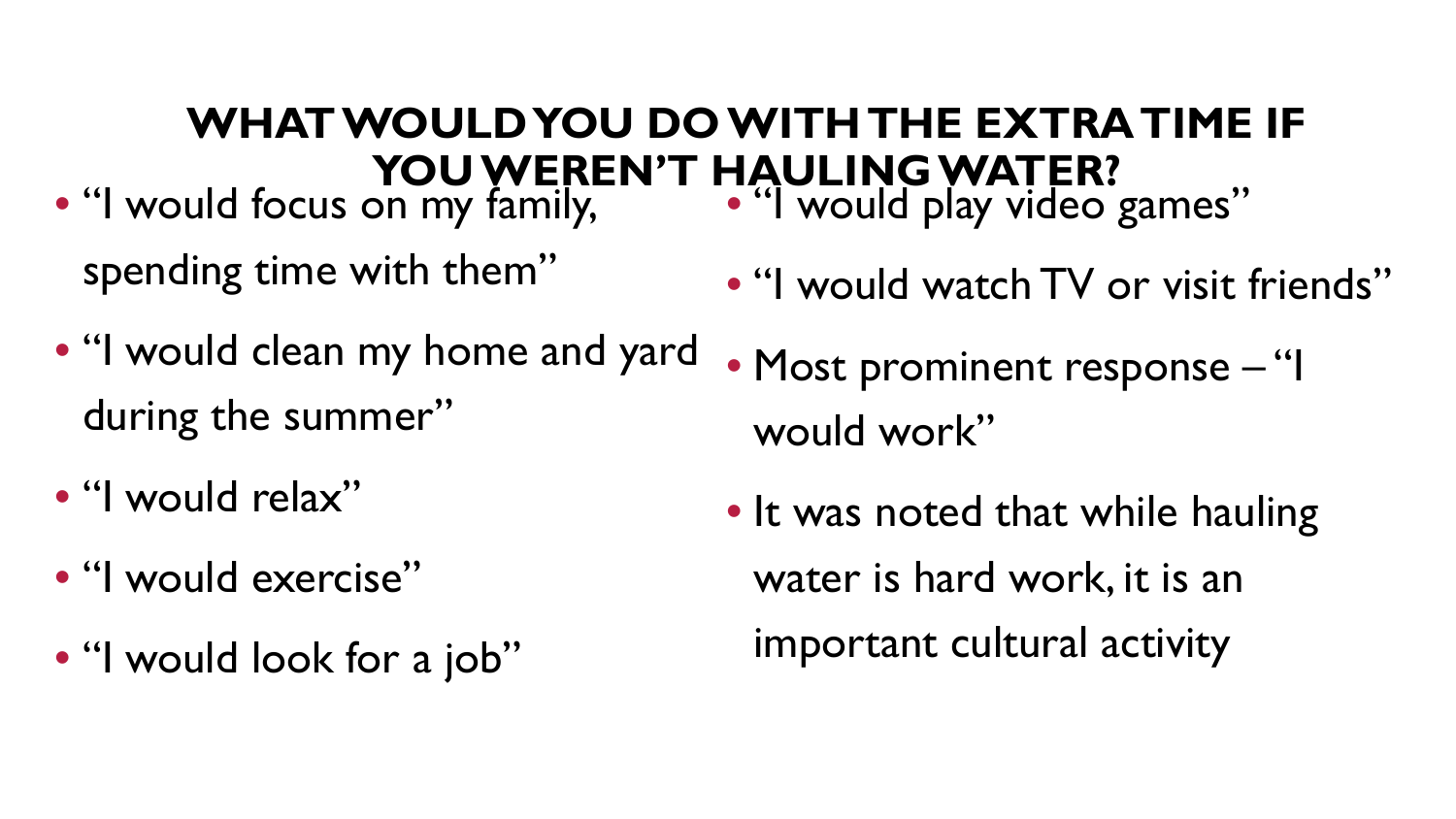# **DEFENDING AGAINST UNCLEAN WATER**

- 64.8% trust their water to be clean
- 32.2% boil their water
- 68.2% purchase botted water



| How much do individuals |         |  |
|-------------------------|---------|--|
| spend on bottled water? |         |  |
| <b>Less than \$10</b>   | 43.3%   |  |
| <b>\$II-\$30</b>        | 35.6%   |  |
| <b>\$31-\$50</b>        | 13.3%   |  |
| <b>\$51-\$70</b>        | $1.1\%$ |  |
| <b>\$71-\$90</b>        | 2.2%    |  |
| More than               | 4.4%    |  |
| <b>S90</b>              |         |  |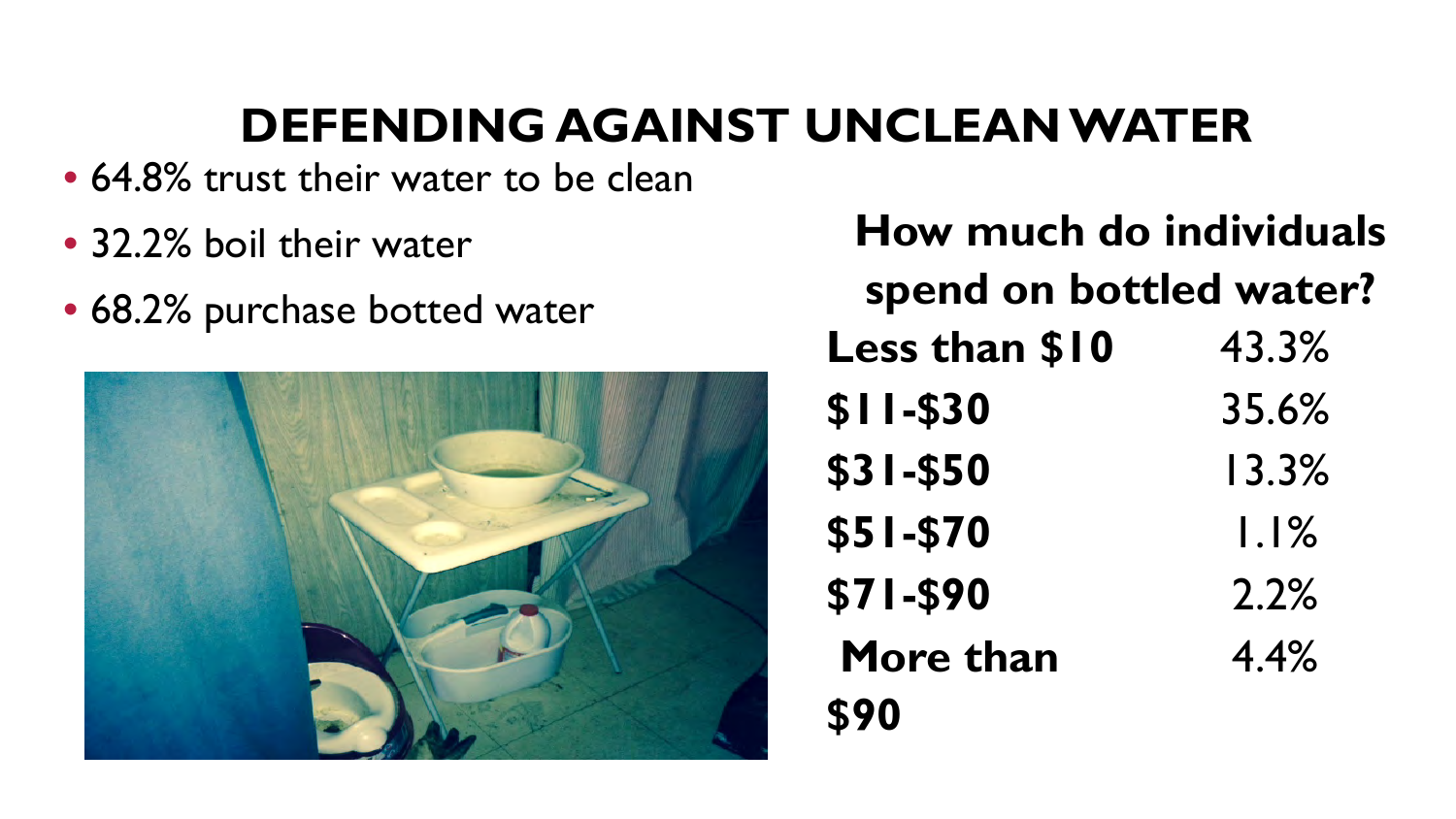# **WATER AND HEALTH**

- 30% of individuals say they've missed work or school because they or a family member was sick from a waterborne illness
- 18% say they've missed school or work for another water-related reason
- 33.3% feel chlorine is bad for their health

| <b>Self-rated health</b><br><b>status</b> |          |  |
|-------------------------------------------|----------|--|
| <b>Excellent</b>                          | 13.5%    |  |
| <b>Very Good</b>                          | 12.7%    |  |
| Good                                      | 43.7%    |  |
| Fair                                      | 27.0%    |  |
| Poor                                      | $11.9\%$ |  |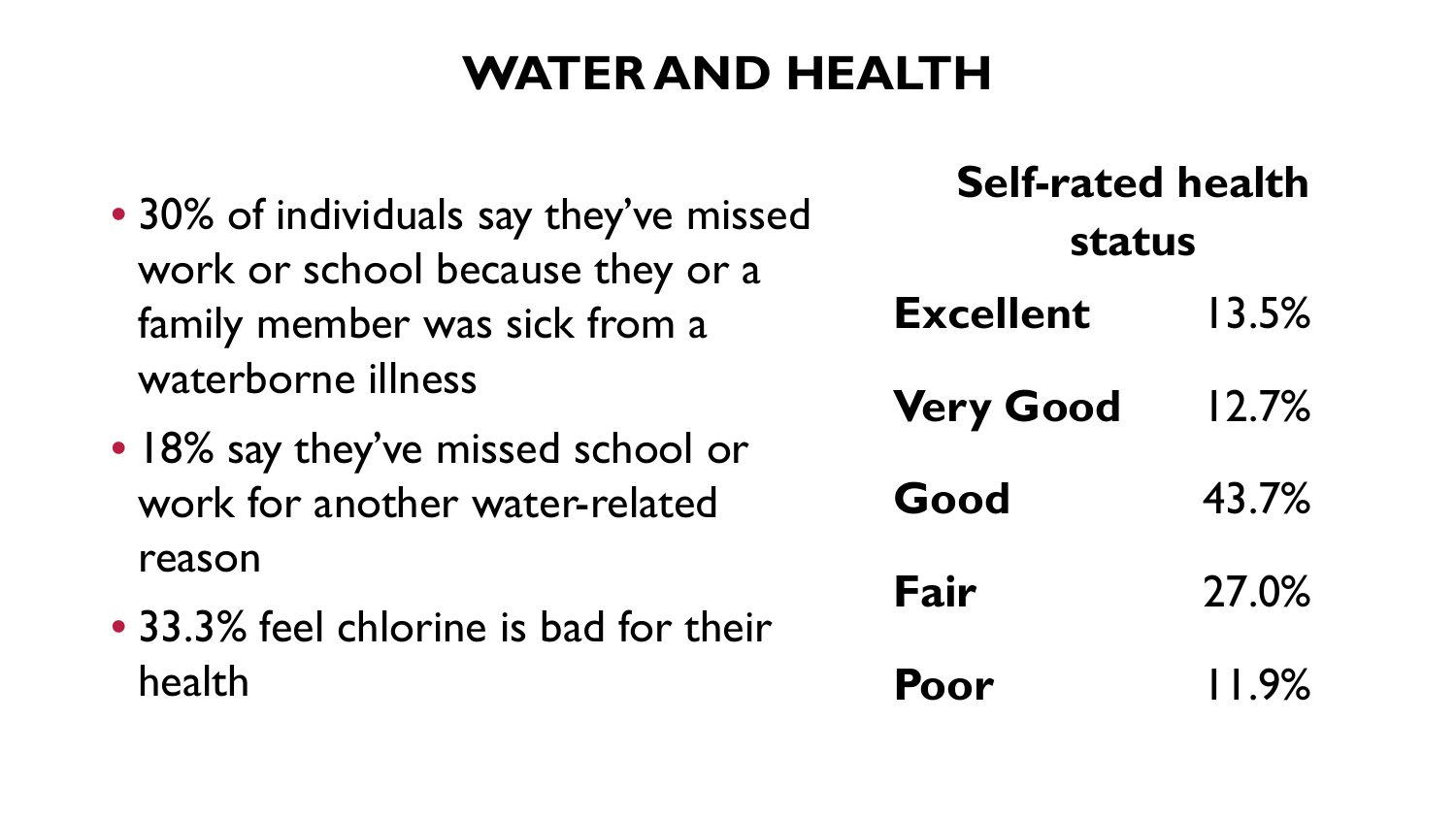# **WATER AND HEALTH CONTINUED**

- Methicillin-resistant Boils
	- **Staphylococcus** aureus (MRSA)
- Infections
- Diarrhea

• Impetigo

- Stomach aches
- Lice **How often is your water monitored?**
- **Every few months** 24.8%
- **Twice a year** 5.7%
- **Once a year** 7.6%
- **Less than once a year** 61.9%
- 

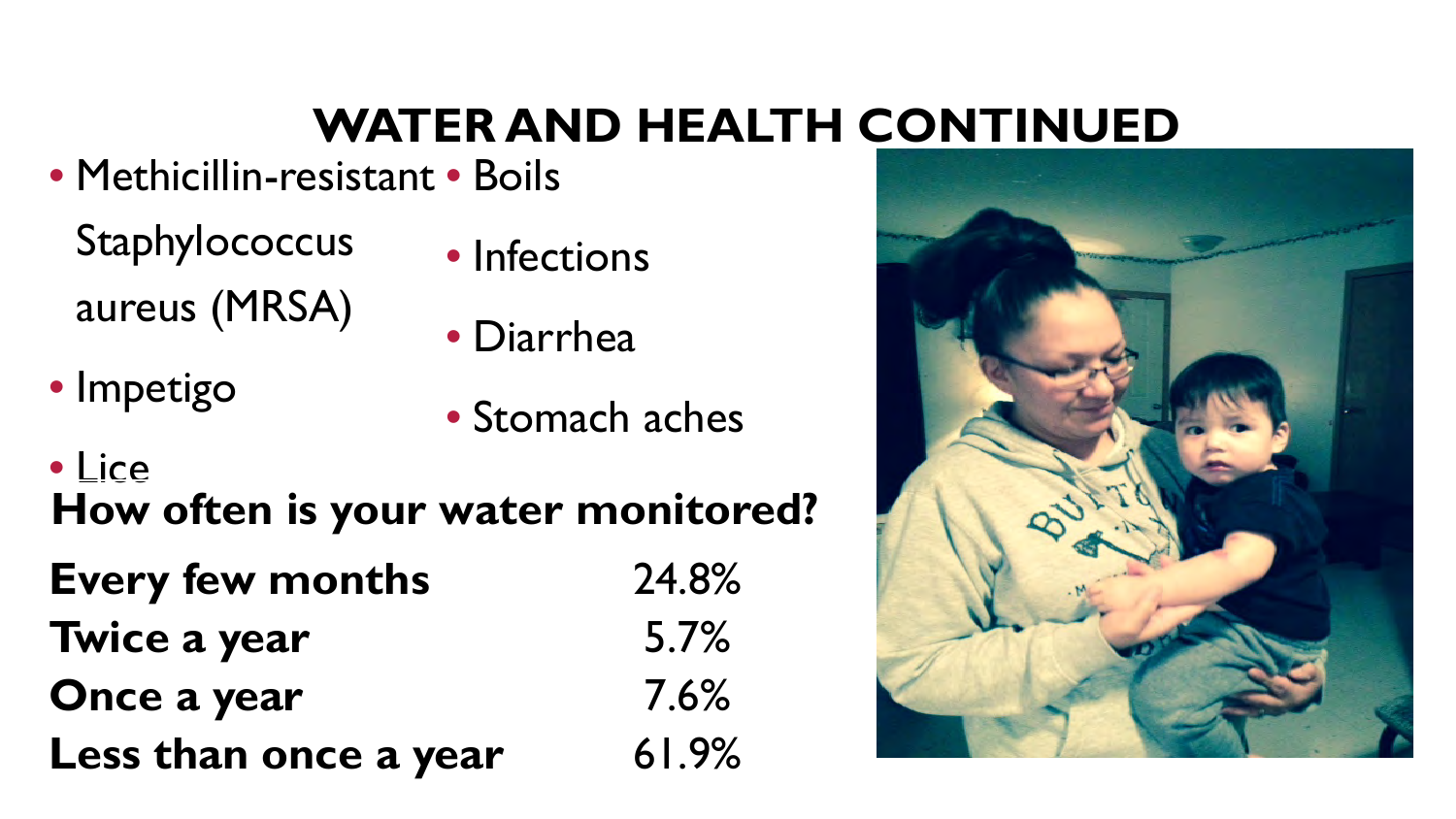#### **INSIGHT FROM FOCUS GROUPS**

- Some students don't come to school because of boils it's painful to sit down
- Children some get sores even though they bathe daily

"Babies with rashes – but so many babies look like that. Then racism happens because such issues are blamed on parents' mistreatment"

"People are desensitized – because it happens all the time here"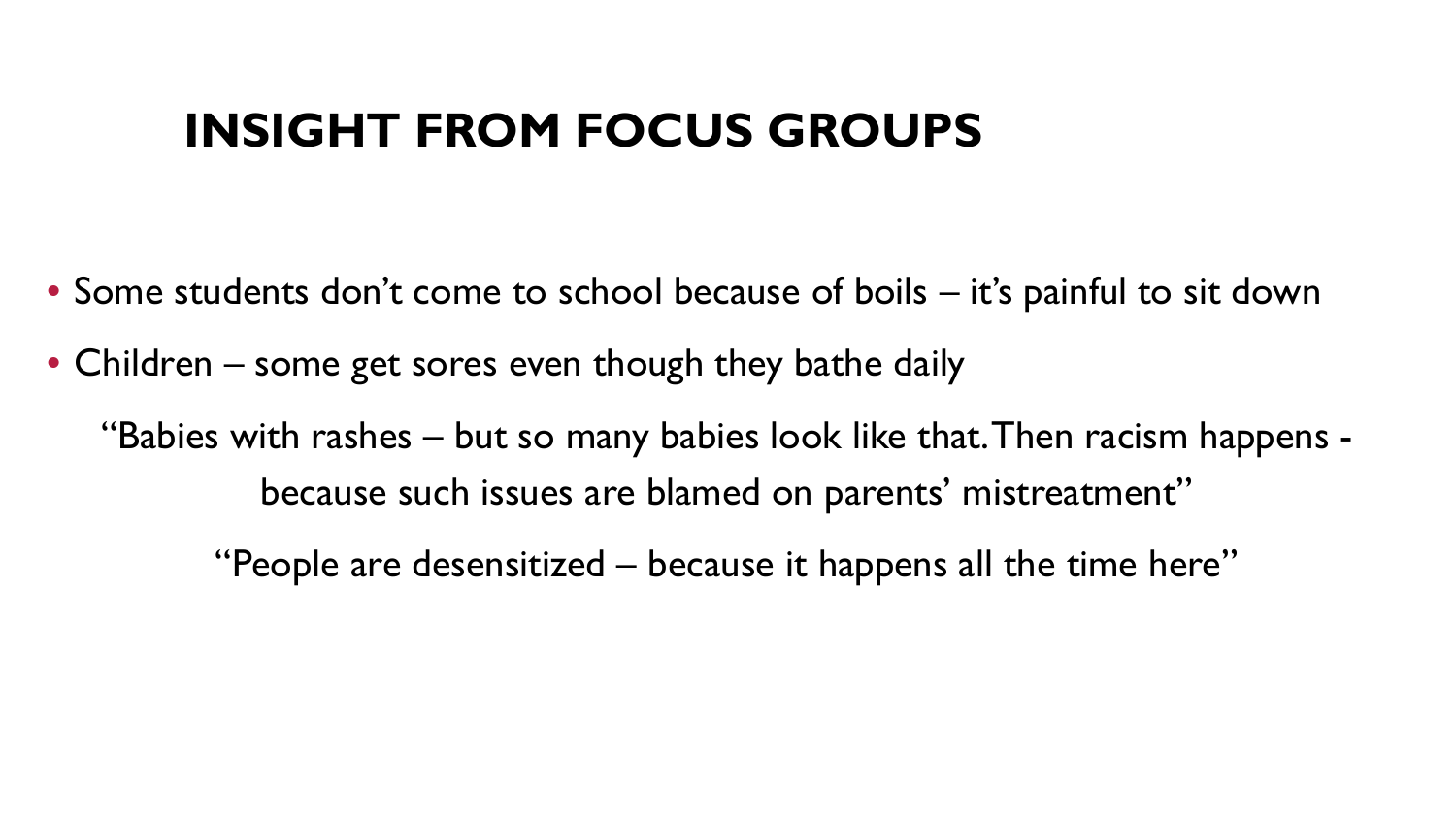# **DEALING WITH WATER TANKS**

- How much do you spend per year cleaning your water tank?
	- Average: \$84.57
- 89% of individuals would like their water tank cleaned more often



**How often is your water tank cleaned?**

**More than once**  20.0%

**a year**

- **Once a year** 58.3%
- **Once every 2**  5.0%

16.7%

**years**

**Less than once every 2 years**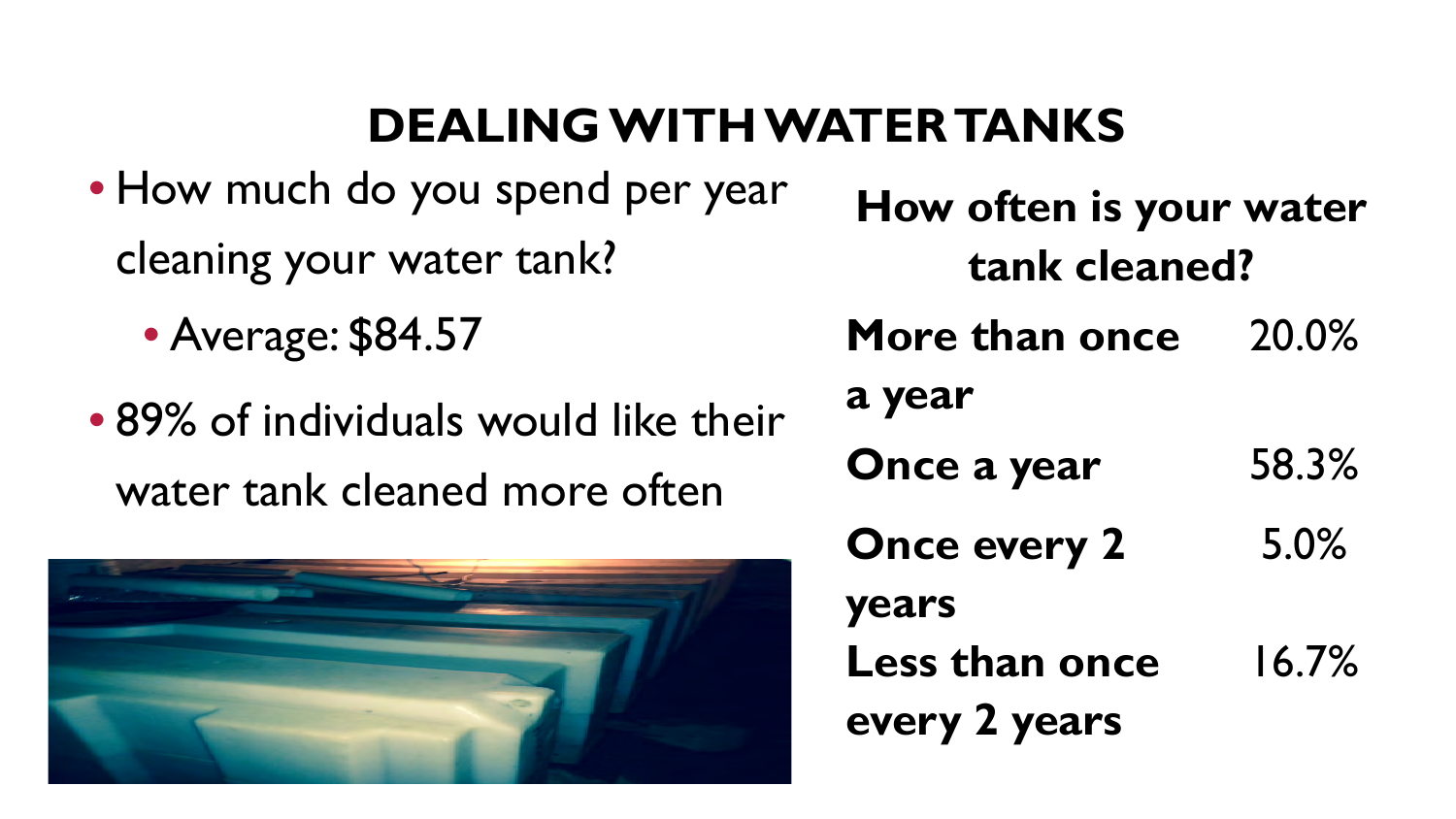# **CONCERNS WITH WATER TANKS**

- They get dirty and need to be cleaned more often
- Not refilled often enough
- Mice getting in them
- "Too small for our household"
- "Brown and gooey at the bottom"

• Too much maintenance is involved

- Water truck breaks down and no mechanics
- Get stuck in roads (when muddy)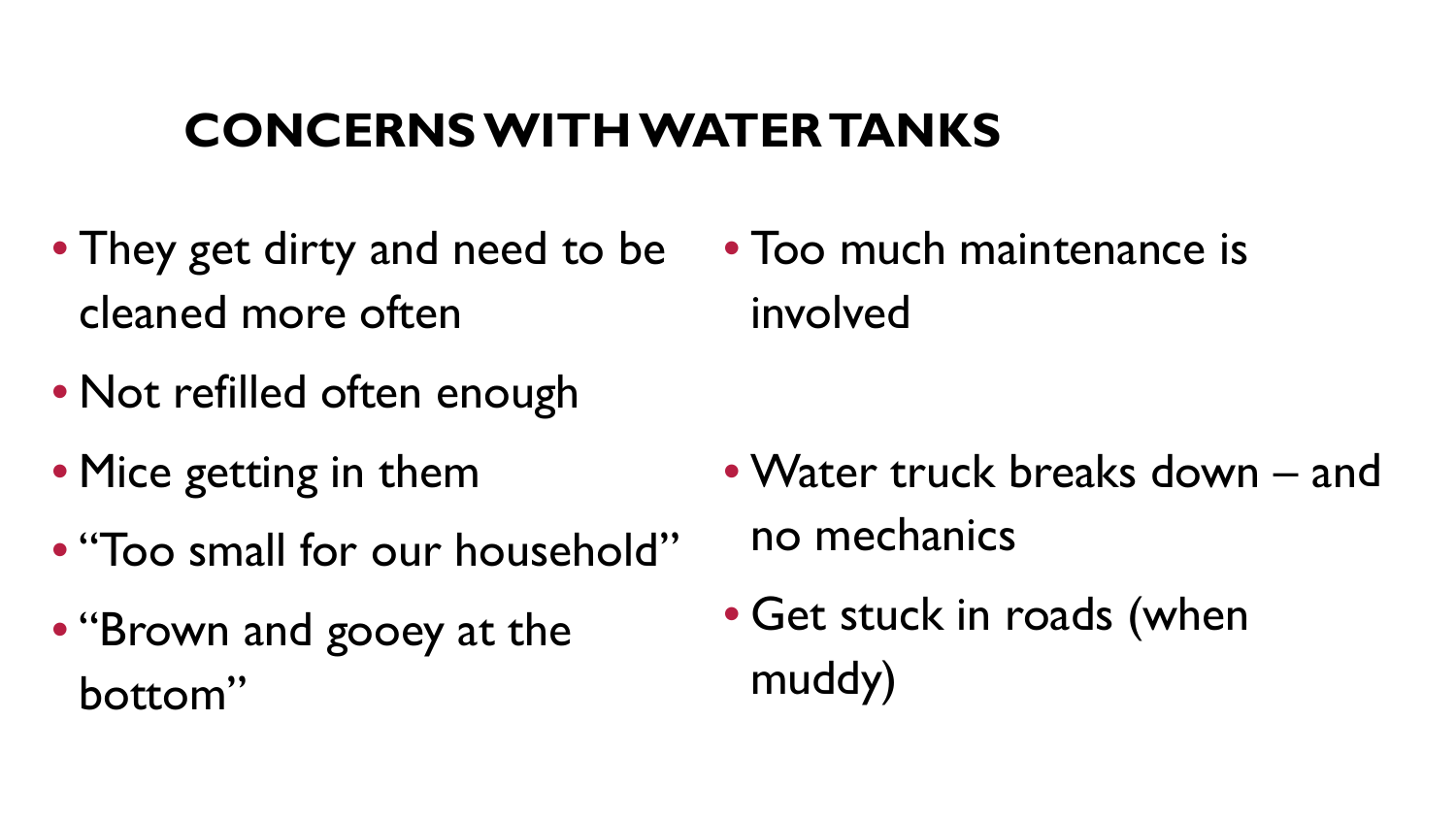# **WATER QUALITY**

"Before we had running water we had clean water"

- Water quality goes from one extreme to the other not consistent
	- At times we have lots of brown water coming out
	- Other times you can just smell chlorine
- Many don't use water for drinking only for washing

"We need a clean lake; not just the water plant"

"Our ancestors respected water"

"Water is a spirit. It is used in many ways – for the animals, plants and us. We use to heal our bodies."

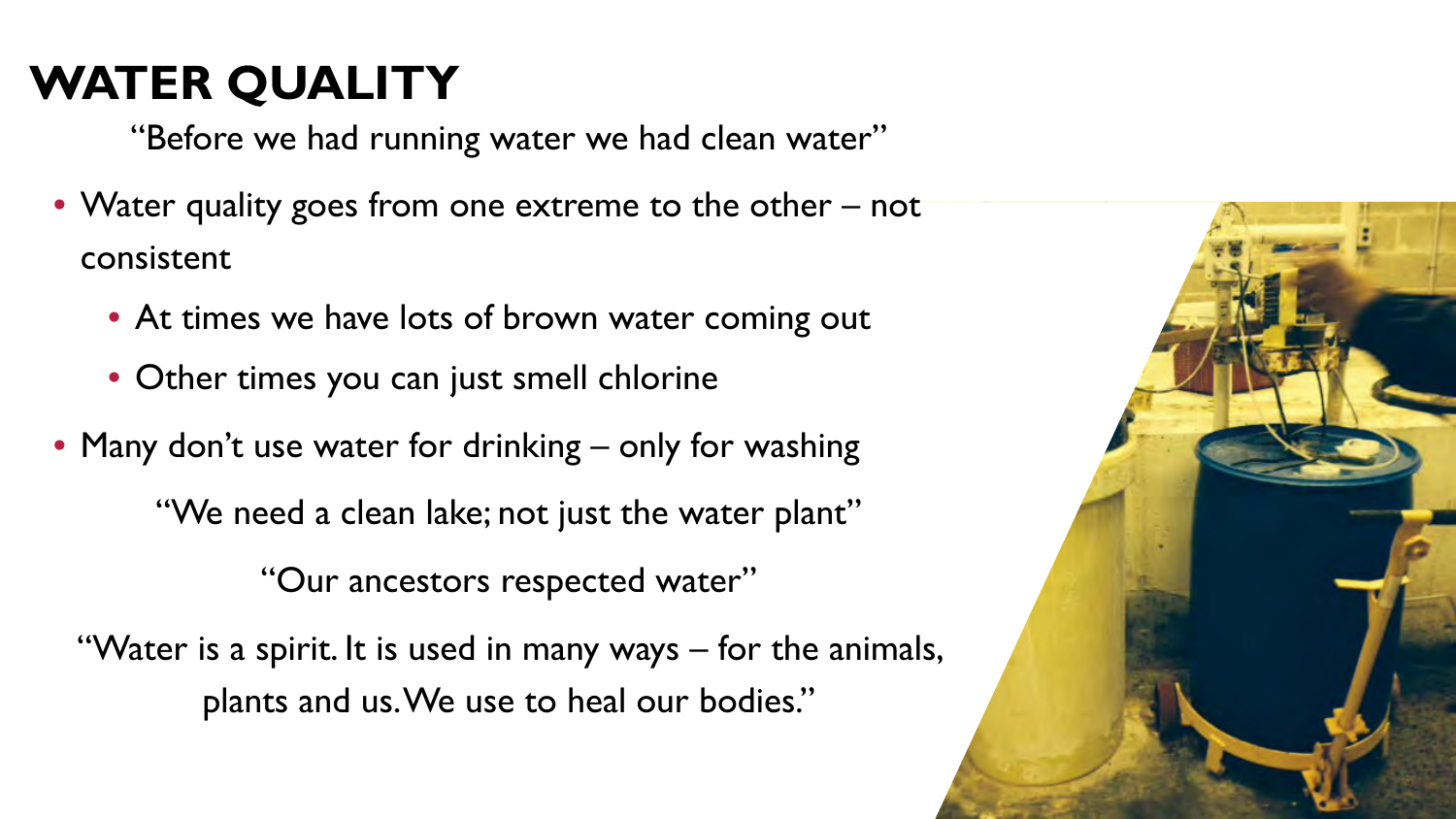# **IMPACT ON SCHOOLING**

"The water situation does make a difference when you're talking about the quality of life of the students"

- Water pressure at the school very unpredictable.
	- It'll shut off sometimes for an hour or so
	- School is at the end of the line
- Skating rink can't flood it so it's not functioning
- Some students go to the washroom every hour they have diarrhea
	- But they're still managing to come to class
- If water isn't working, school is shut down this happens a lot

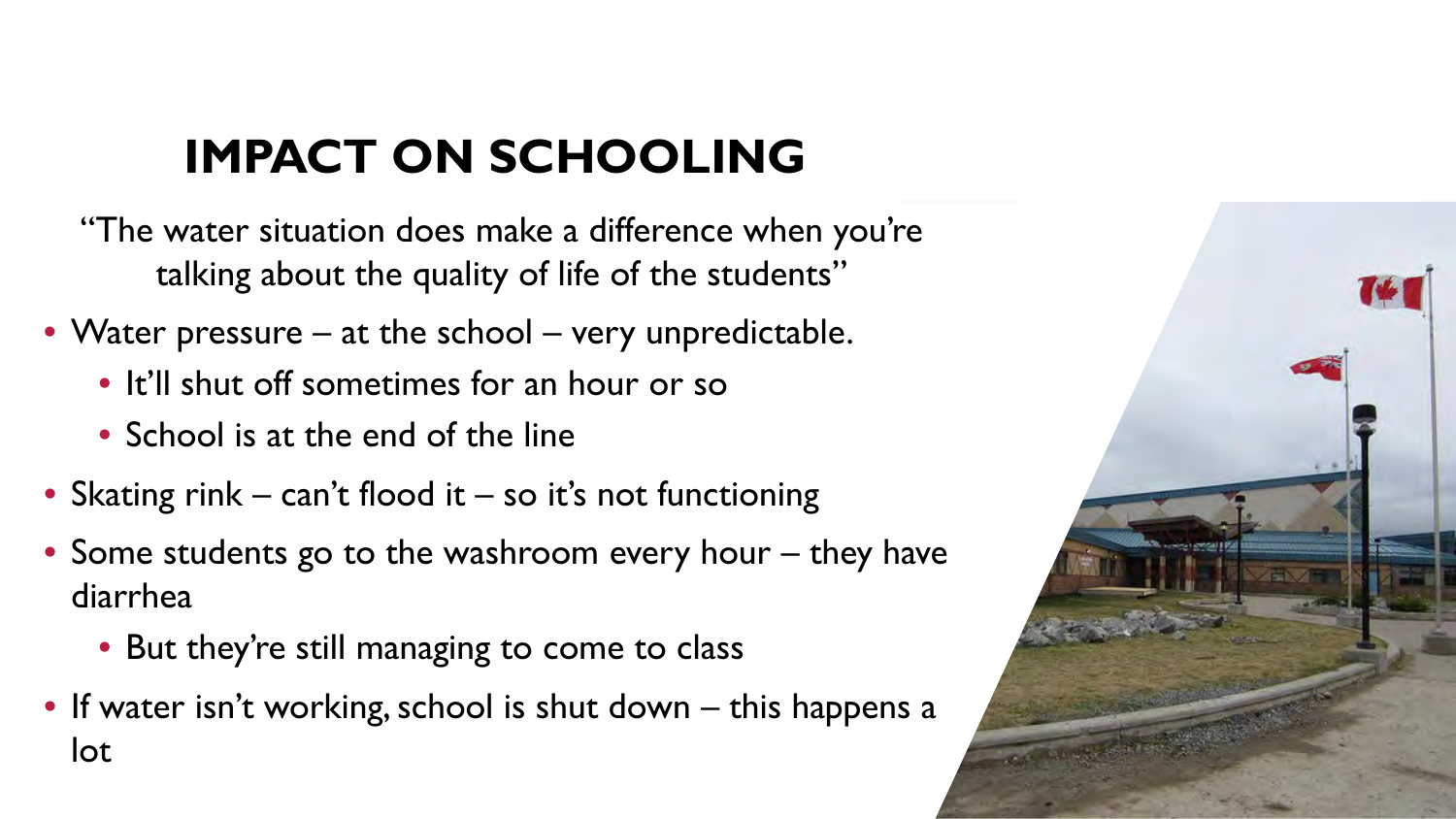

# **IMPACT ON SCHOOLING (CONTINUED)**

- Some students don't come to school because they haven't been able to shower or do laundry
- Eye wash stations don't work science classes can't do experiments
- If there is a fire and everyone is using water so water pressure is low – it would be a disaster
- "Water has always been an issue"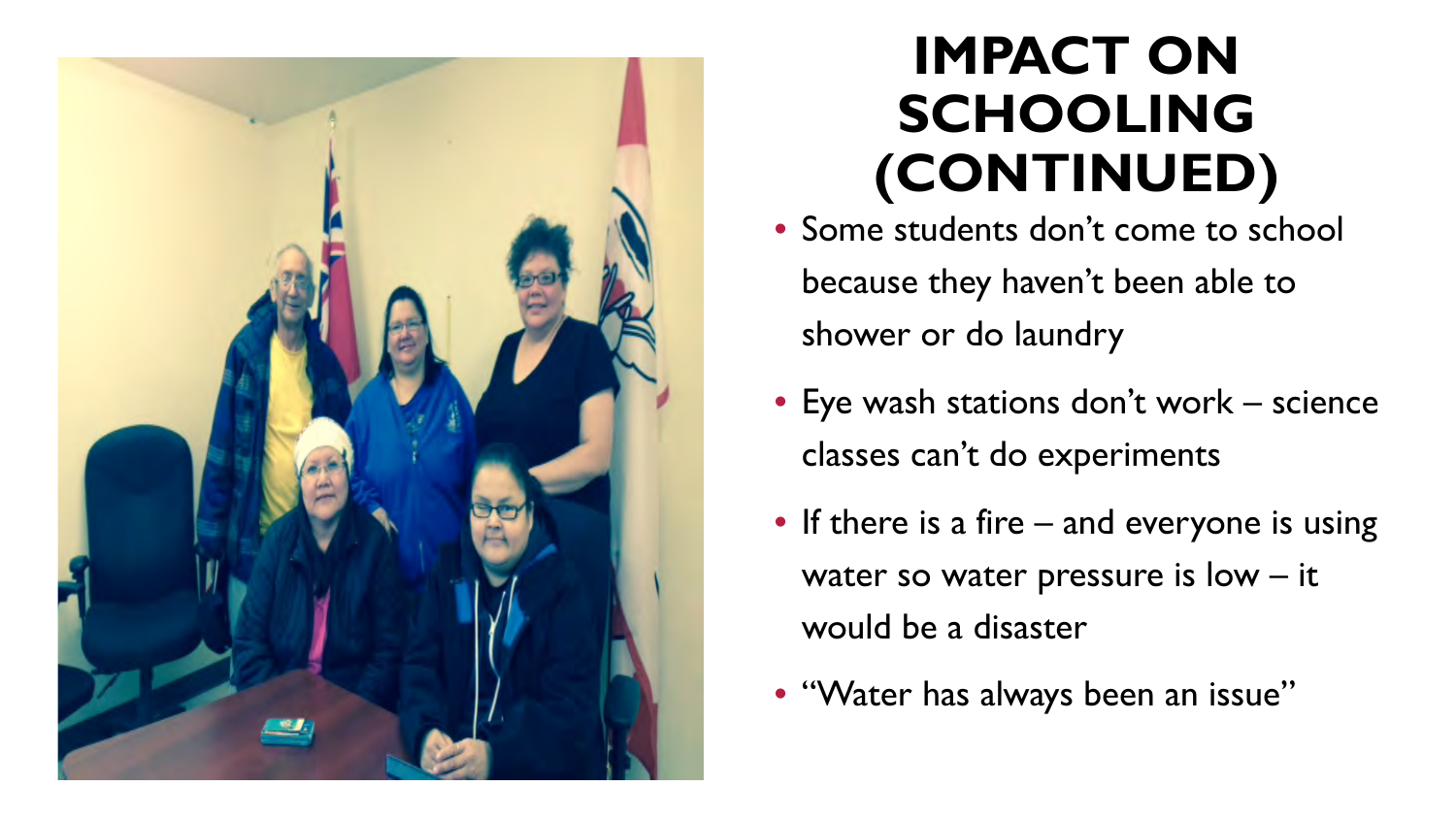#### **SHOULD THE WATER SITUATION IN ST. THERESA POINT BE PUBLICIZED FOR OTHER CANADIANS?**

- 121 people answered this question
- $\rightarrow$  90% answered "yes"
- Responses:

"I would publicize it to the government so they can find people to clean our lakes"

"We should publicize this issue to the government so we can get funding to get more main water lines"

"First Nations people live in third world conditions and our leaders need to be acknowledged and something should be done about this crisis"

"Yes and no. I don't want the others to think that we are not doing good in this community. But I know there are peoples that want to help get better water and sewage supply" "Yes, it should be public because we should have equal access to clean water as other citizens"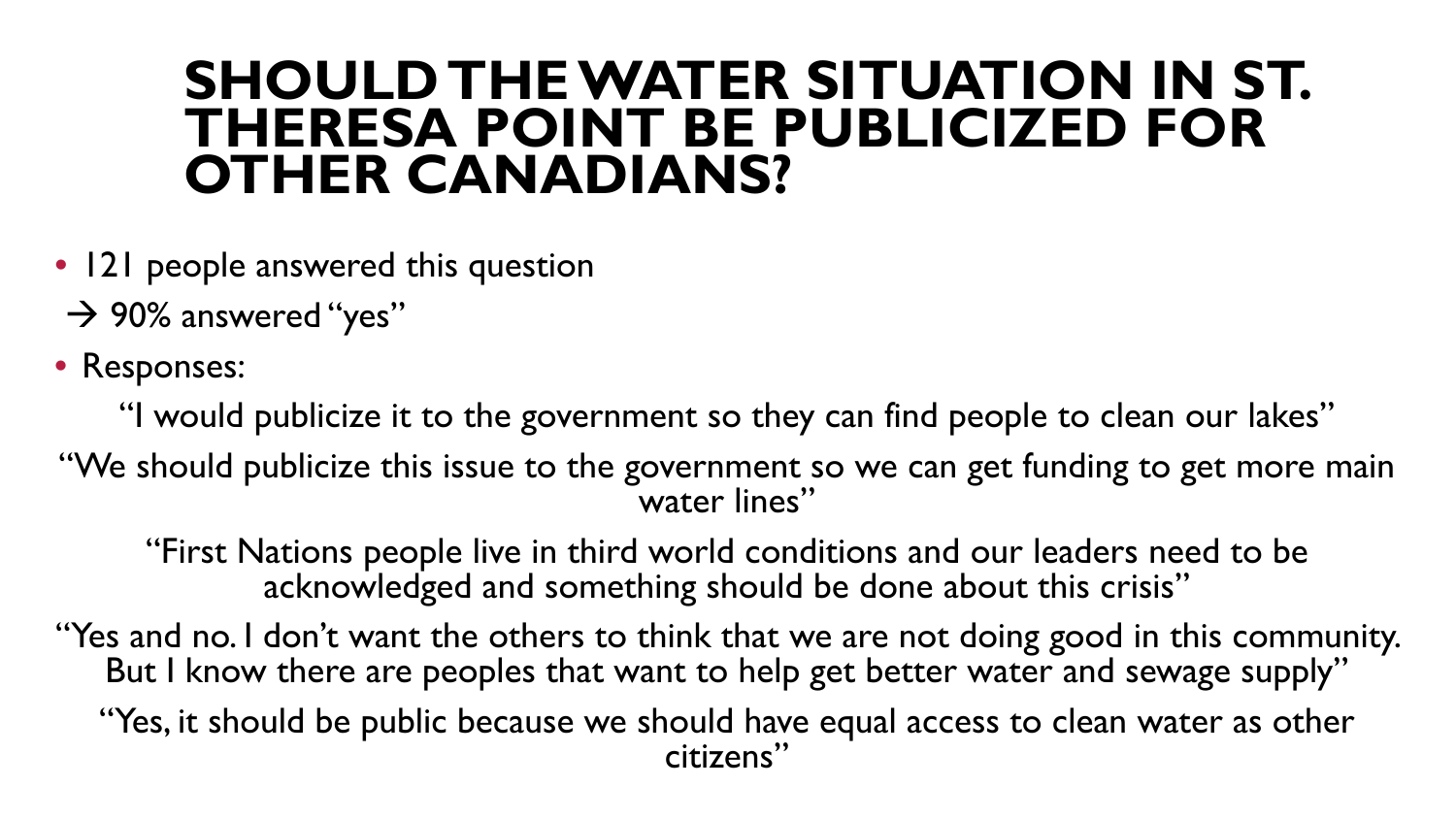#### **WHAT, IN YOUR VIEW, IS MOST IMPORTANT FOR IMPROVING THE WATER/SANITATION SITUATION IN YOUR COMMUNITY?**

- Most prominent answer for all to be directly connected to main water line – 38% of respondents indicated this
- 29% of individuals indicated a general desire for clean water
- 10% of individuals demanded more water trucks
- Other responses:
- "I would like water to run in pipelines in each home for convenience like washing clothes or daily shower"
- "Water filtration systems"
- "Need more trained workers to work at the plant"
- "Community education on proper water use"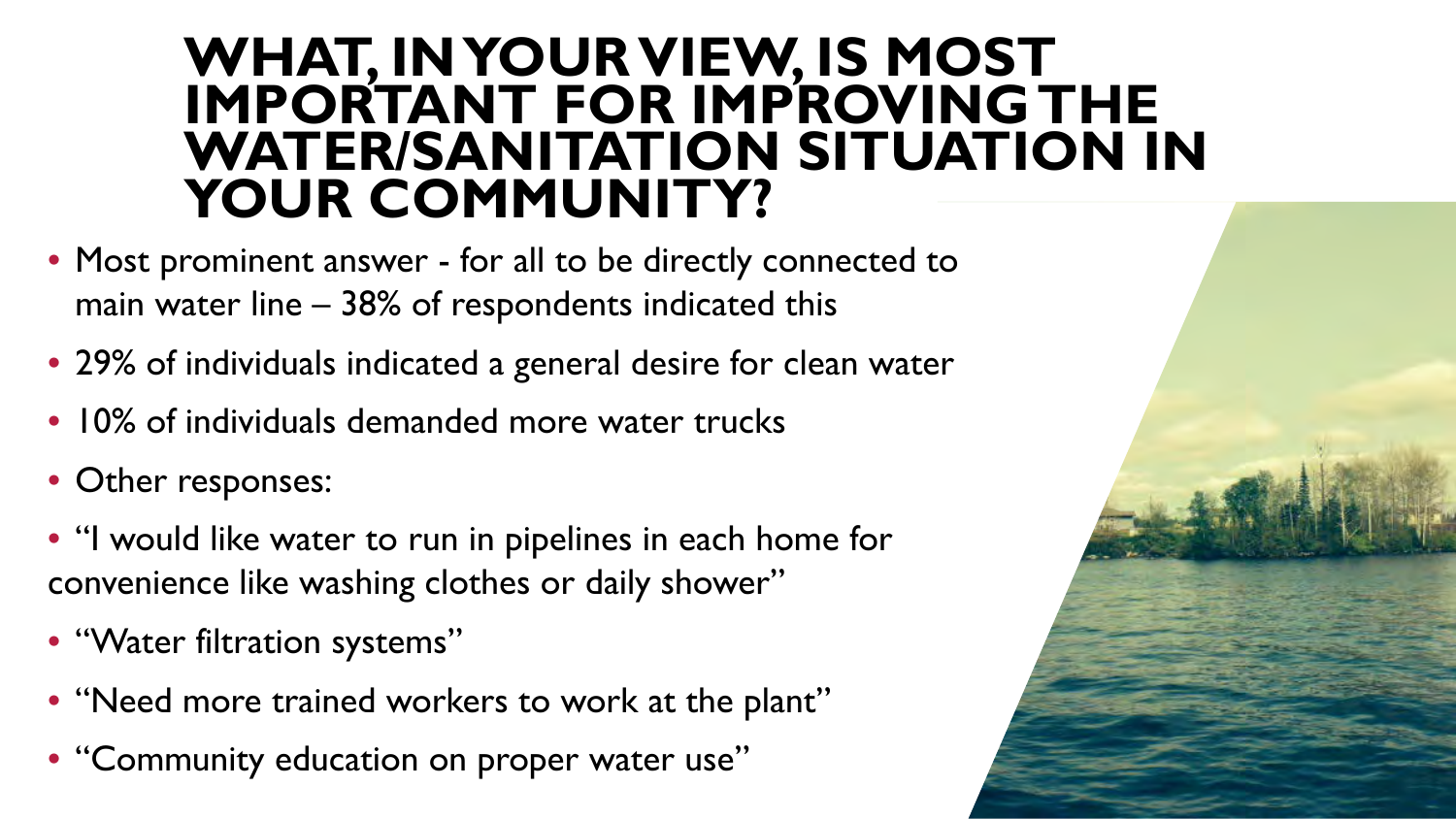#### **WHAT, IN YOUR VIEW, IS MOST IMPORTANT FOR IMPROVING THE WATER/SANITATION SITUATION IN YOUR COMMUNITY?**

- "Clean cisterns"
- "Better water delivery"
- "Workers need to check levels of chlorine in the water we drink"
- "More water trucks people left waiting for weeks at a time"
- "Need bigger water treatment plant and more main lines"
- "Better water pressure"
- "Better roads"
- "More septic tanks"

• "When the water is off, we call each other house to house to see if someone has good water and others help out. We shouldn't have to do that - we should be self-sufficient."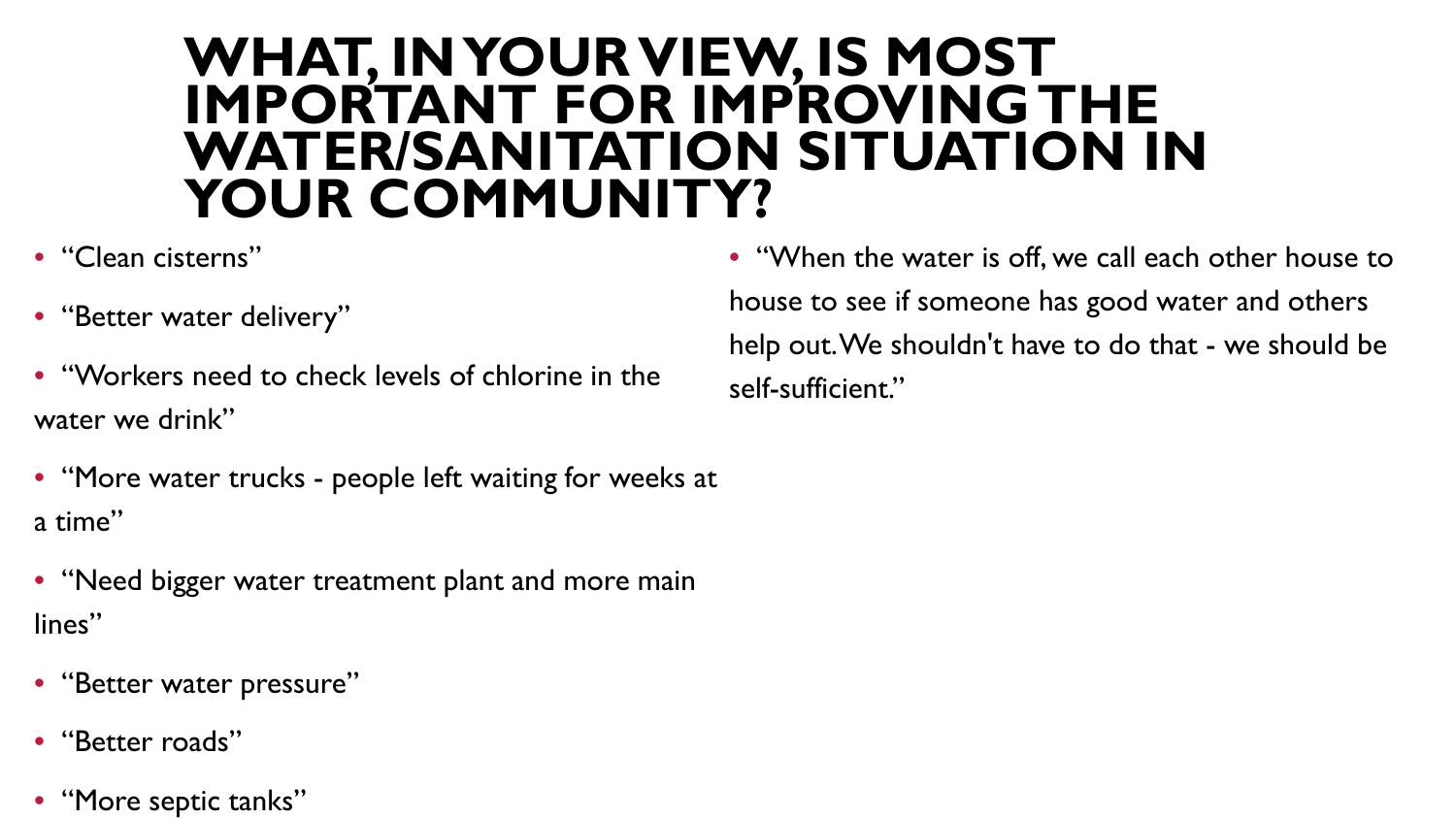#### **WHAT, IN YOUR VIEW, IS MOST IMPORTANT FOR IMPROVING THE WATER/SANITATION SITUATION IN YOUR COMMUNITY?**

- "Improved water pressure"
- "Water that I could trust so I don't need to boil it"
- "More retrofitting of homes"
- "Hooked to main water line instead of worrying about saving every last drop of water"
- "More frequent testing of water"
- **"If everyone got water from the main line – how would things change?"**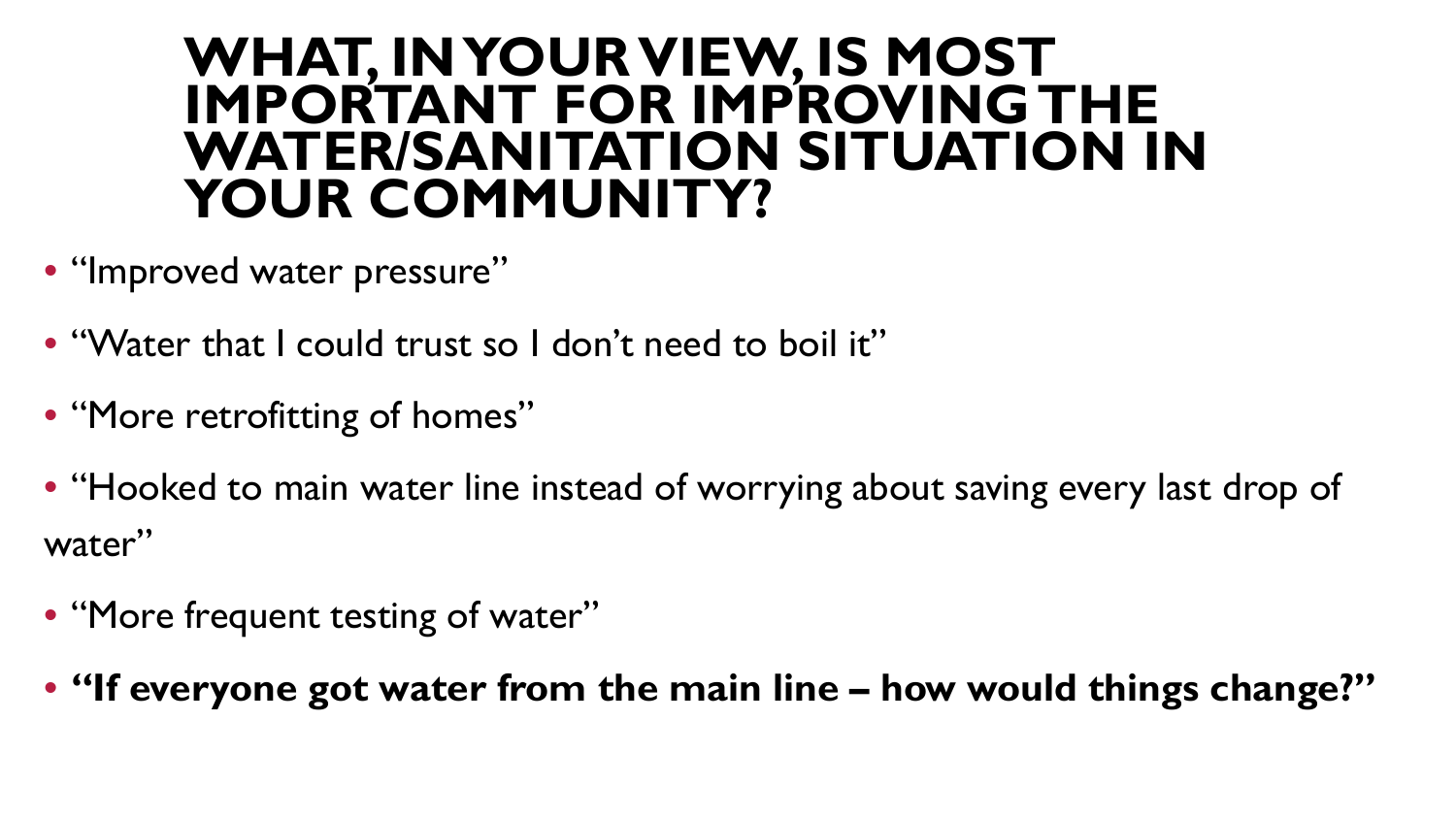# NEW PROJECT: 'FROM RESEARCH TO ACTION'

- 'Research to Action' on Issue of Inadequate Drinking Water Services on Reserve
- Karen Busby, Leona Star, Katherine Starzyk, Helen Fallding and Melanie O'Gorman
- In this paper we discuss how these results suggest a way forward for bringing about real change in the water/sanitation situation in First Nations communities.
- We conclude that while key reforms for bringing about this change are now clear, advocacy and/or legal action on the issue must occur in order to pressure the Federal government to act.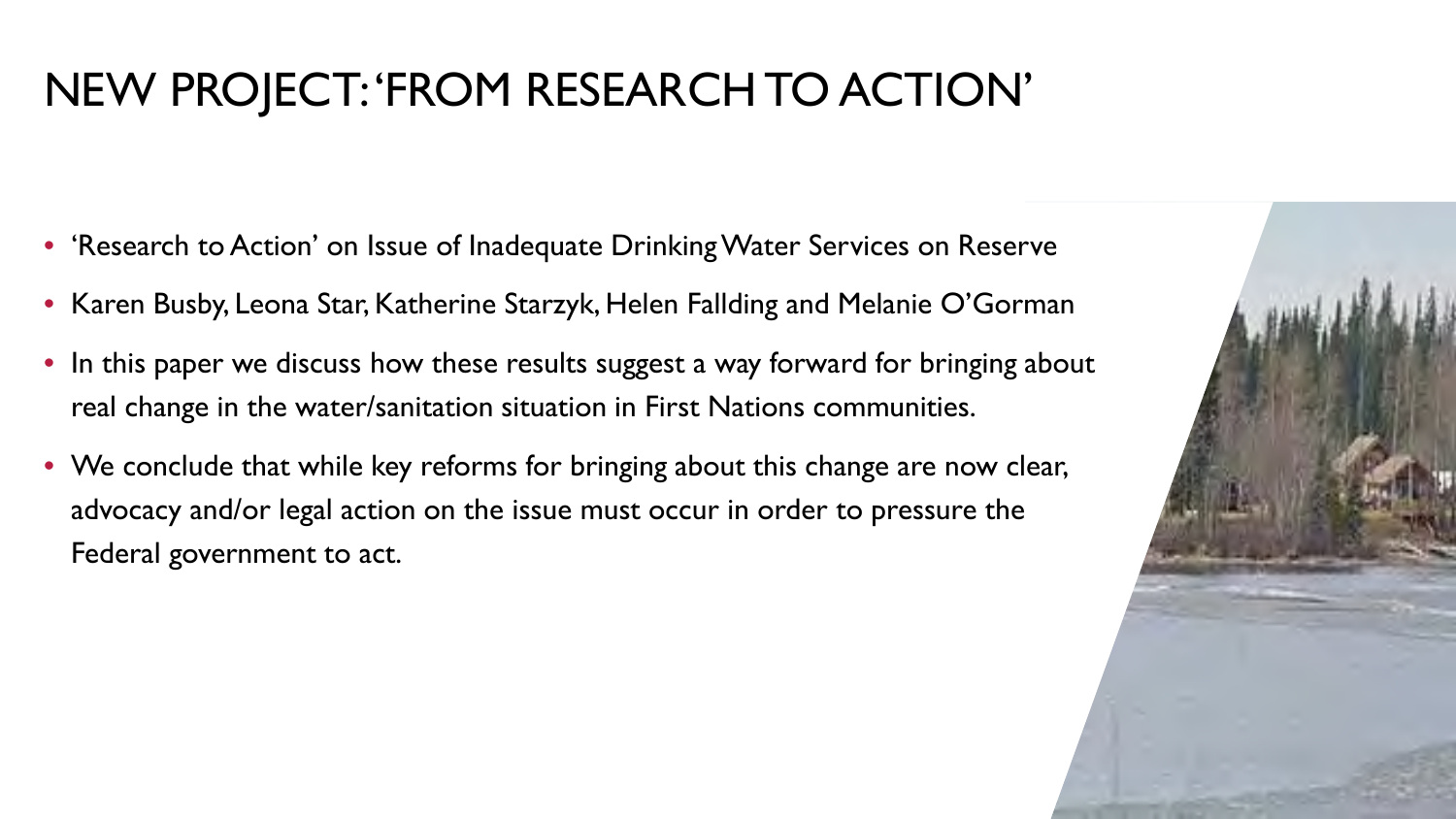# NEW PROJECT: 'FROM RESEARCH TO ACTION'

Importance of First Nation-led advocacy

a) AMC's 'water is a human right' postcard campaign (2011) as a model campaign -

http://www.emptyglassforwater.ca/nyk/wpcontent/uploads/2010/11/Water Is A Human Right Postc ard.pdf

b) Clean Running Water Campaign by MKO – December 2010

c) AFN (with Council of Canadians) – open letter to politicians in last election regarding right to water However many of these campaigns have failed to galvanize public support.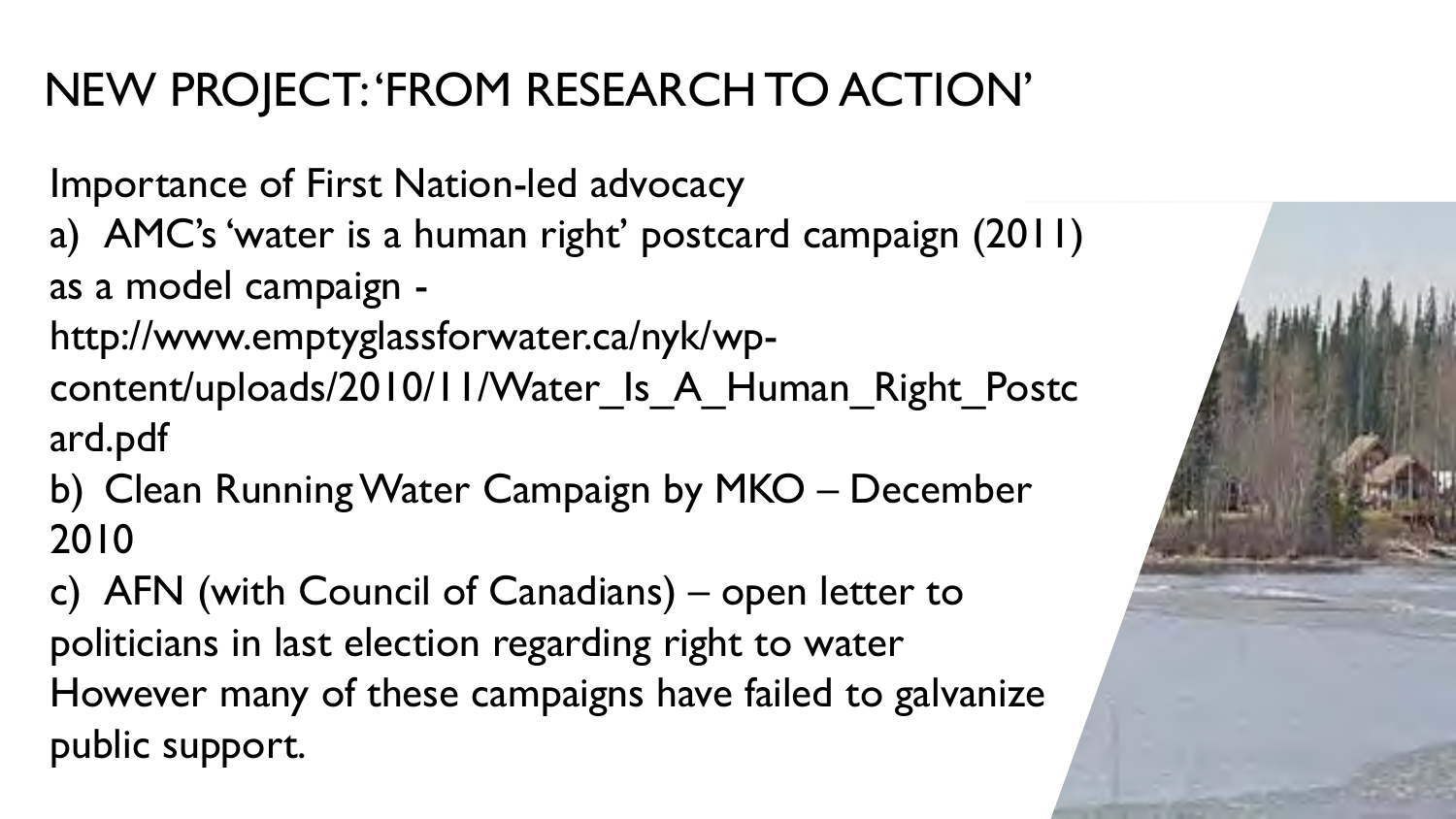# WHERE'S THE OUTRAGE?

- Insights from interviews with experts in the area of advocacy on this issue
- Broadly there is public indifference to the rights of Indigenous peoples.
- Measures to correct injustices often viewed as taking away from non-Indigenous peoples – issues are presented as zero-sum games.
- Often individuals say: "Well that's just the way things are".
- Divide and conquer strategy of government.
- Government has used its control over the 'purse strings' (First Nations funding) as a bargaining chip.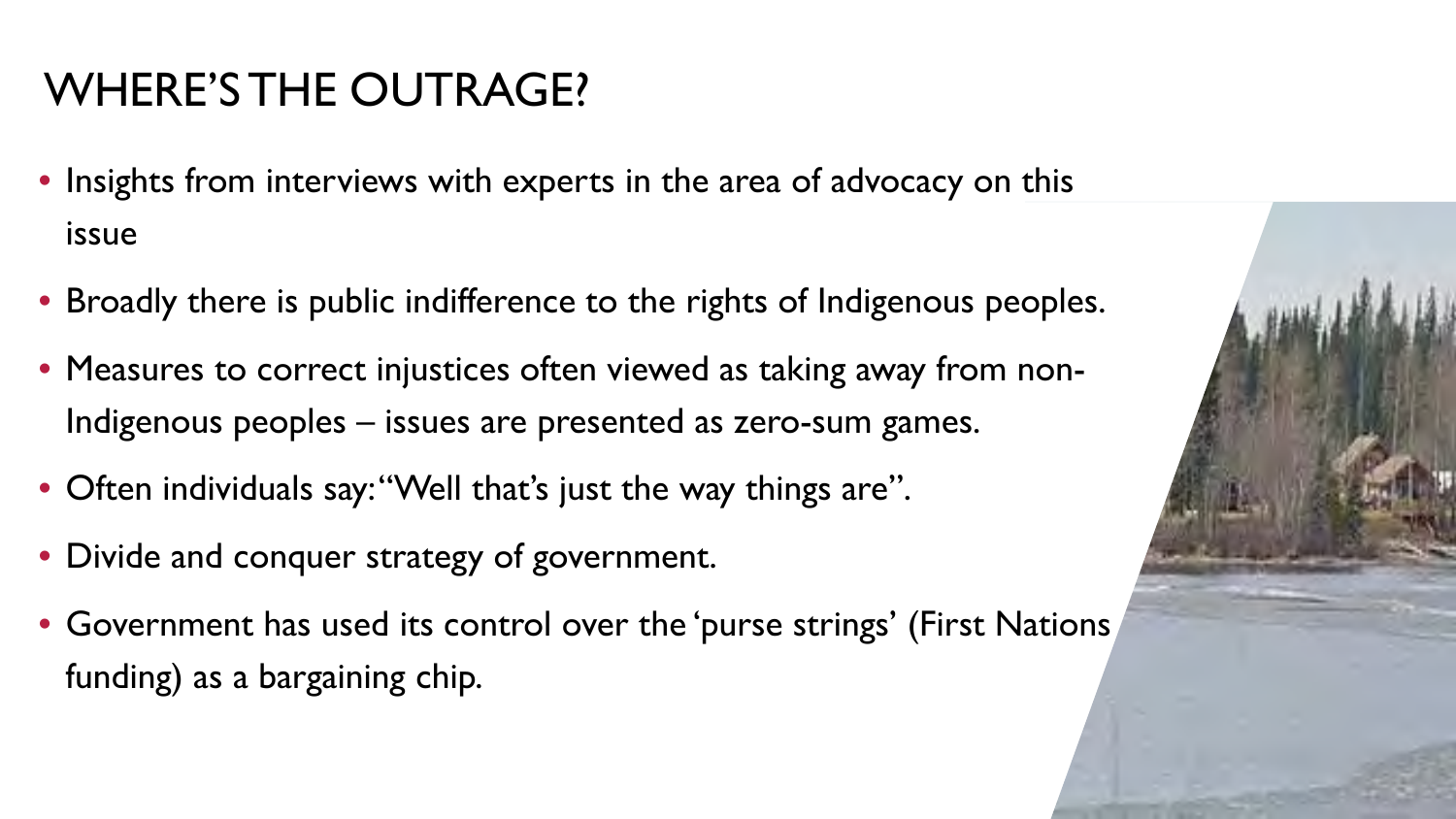## WHAT CAN BE DONE?

- Posters and letters very ephemeral
	- Very easy to sign.
	- Government knows this
- Need many letters to your MP.
- Political leaderships in First Nations sometimes are not always the best spokespersons.
- Better to have community members who can talk about impacts – especially children.